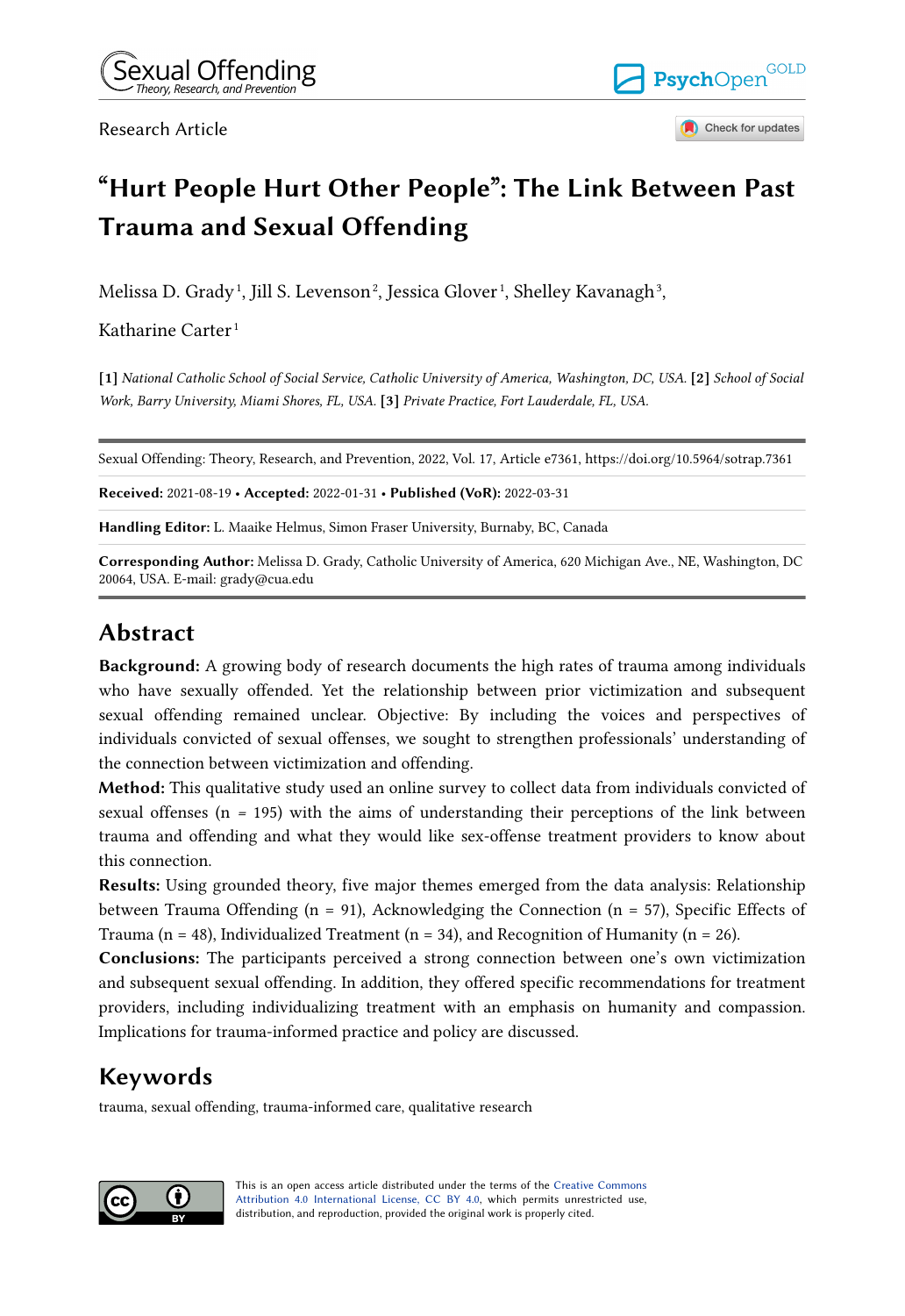## **Non-Technical Summary**

### **Background**

In recent years there has been increased attention to the prevalence of trauma among individuals who commit sex crimes. However, it is still unclear how past traumas contribute to subsequent offending and how the manifestations of trauma may put some individuals at risk for committing sexual crimes.

#### **Why was this study done?**

This study was designed to hear from the individuals themselves, whose voices are often not included in research, about how to understand the complex relationship between trauma and sexual offending. With such information, practitioners could then use this information to improve their interventions.

### **What did the researchers find?**

We found that clients welcomed and appreciated the opportunity to offer their thoughts and experiences. They provided many examples of how they believe their past traumas contributed to subsequent sexual offending. They noted that trauma can connect to risk factors associated with trauma, including cognitive and relational patterns, a lack of coping skills, confusion about sexual boundaries, and repetition of adverse childhood experiences. They also discussed their wish to increase their understanding of these experiences as a way to ensure that they do not repeat their behaviors again in the future. Furthermore, they expressed a strong desire to have therapists both acknowledge and address this connection. In addition, they advocated for more individualized treatment that is delivered with respect and dignity, which they believe would increase the overall effectiveness of interventions for preventing reoffense.

### **What do these findings mean?**

The findings indicate that practitioners working with this population may need to increase their knowledge in several areas. The first is in trauma-informed care to ensure that they provide a safe space for their clients to discuss and process their trauma and avoid retraumatization within the helping relationship, which some stated they experienced in the treatment in which they participated. Second, knowledge about the impacts of trauma should inform case conceptualization of relational patterns or risk factors that may have contributed to their offending and/or risk for future offending. Finally, given the high rates of trauma among this population, practitioners may want to consider learning more about trauma-specific interventions that target reduction of PTSD symptoms and maladaptive schemas, and improvement in coping skills.

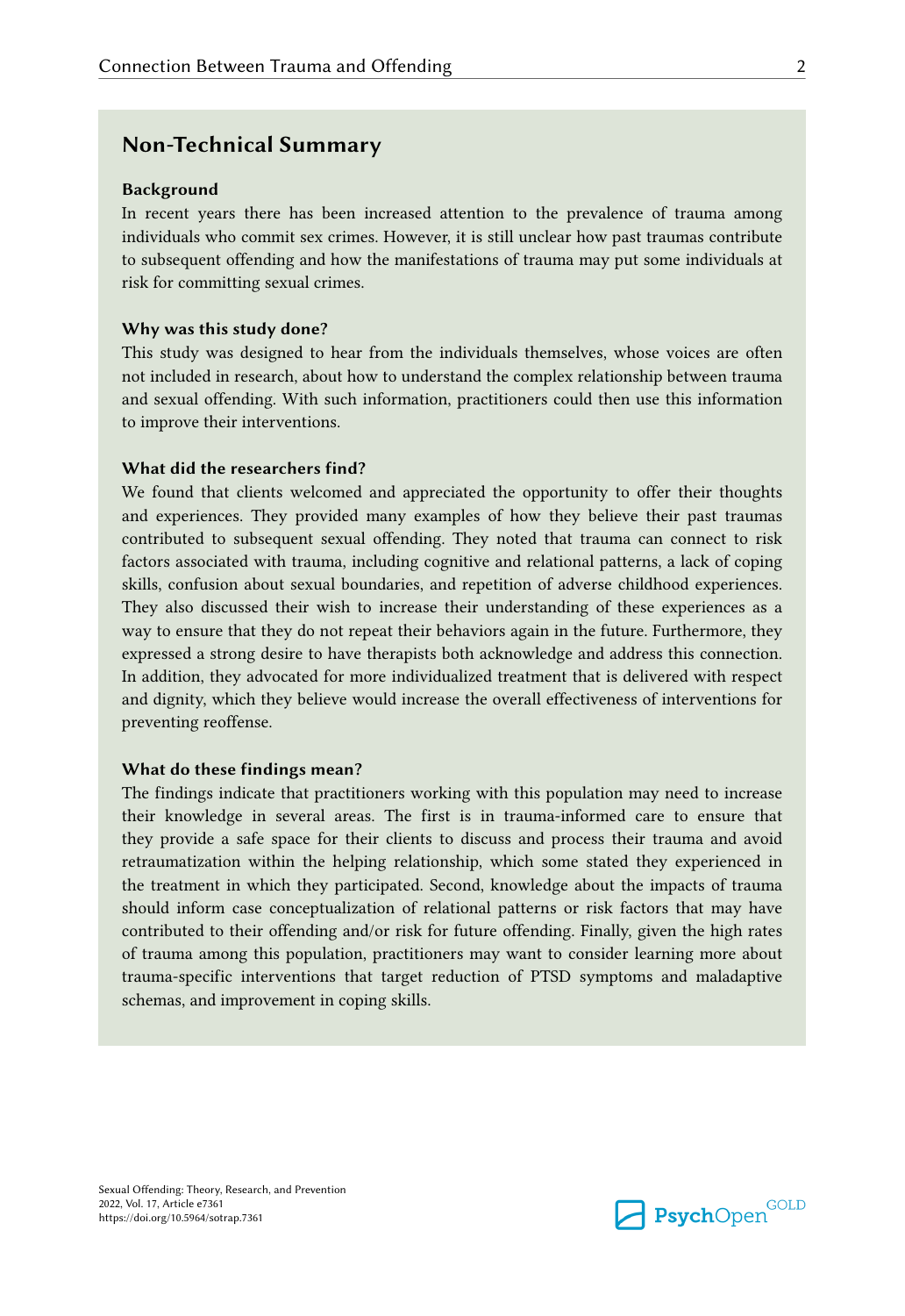### **Highlights**

- People who commit sex crimes perceive that there is a connection between their past trauma and sex offending.
- They want practitioners to acknowledge the trauma connection and help them understand it.
- They believe that individualized treatment would be more effective than group interventions.
- They want to be treated humanely and with dignity.

Researchers, clinicians, and policy makers have long sought to understand the root causes of sexual violence. Recently, trauma has garnered significant attention as a potential contributor to the development of sexual offending [\(Creeden, 2009](#page-21-0); [Grady et al., 2017](#page-22-0); [Levenson, 2020](#page-23-0)) due to the well-documented high rates of adverse childhood experiences (ACEs) among individuals who have committed sexual crimes ([Abbiati et al., 2014](#page-20-0); [Drury](#page-22-0) [et al., 2017;](#page-22-0) [Levenson et al., 2015;](#page-24-0) [Levenson et al., 2016;](#page-24-0) [Levenson, Baglivio, et al., 2017](#page-23-0); [Reavis et al., 2013\)](#page-25-0). Research demonstrates the direct and indirect relationships between various ACEs and subsequent criminal behavior ([Tripodi & Pettus-Davis, 2013](#page-26-0); [Wolff &](#page-27-0) [Shi, 2012](#page-27-0)), including sexual offending [\(Grady, Yoder, et al., 2021;](#page-22-0) [Marotta, 2021;](#page-24-0) [Yoder et](#page-27-0)  [al., 2020;](#page-27-0) [Yoder et al., 2019](#page-27-0)). While there is a growing body of literature, more research is needed to understand more clearly the role of trauma in the development of sexually violent behaviors in order to inform prevention and intervention efforts.

Developmental trauma [\(van der Kolk, 2005\)](#page-26-0) is also known as complex trauma [\(Courtois, 2004;](#page-21-0) [Ford et al., 2010](#page-22-0)) or relational trauma [\(Schore, 2003](#page-25-0)), and results from repeated and prolonged exposure to child abuse, neglect, and family dysfunction. Trauma can impact development in many ways. On a physical level, chronic toxic stress in childhood stimulates production of hormones that create a hyper-aroused state in which the brain scans the environment for danger; the body is prepared to respond to threats with a fight, flight, or freeze survival mode [\(van der Kolk, 2006\)](#page-26-0). As a result, cognitive processing might be impaired, causing deficits in executive functions such as impulse control and strategic decision-making [\(Courtois & Ford, 2009](#page-21-0); [Ford et al., 2010](#page-22-0); [Schore,](#page-25-0)  [2003\)](#page-25-0). Interpersonally, children who grow up with insecure attachments might have poor models for healthy intimacy and effective relationship skills [\(Grady et al., 2017\)](#page-22-0). Insecure attachments are also associated with emotional dysregulation, which can contribute to sexualized coping and congruence with minors ([Stinson et al., 2008\)](#page-25-0). As such, the neuro-cognitive and psychosocial consequences of early trauma are thought to contribute to the potential for sexual offending, although the exact mechanisms remain unclear.

One way clinicians and researchers can garner additional clarity about this connection is to learn from the perspectives of individuals who have committed sexual offenses. Furthermore, learning from the shared perceptions of people who committed sexual crimes is vital to understanding how they view and prioritize their treatment needs. By

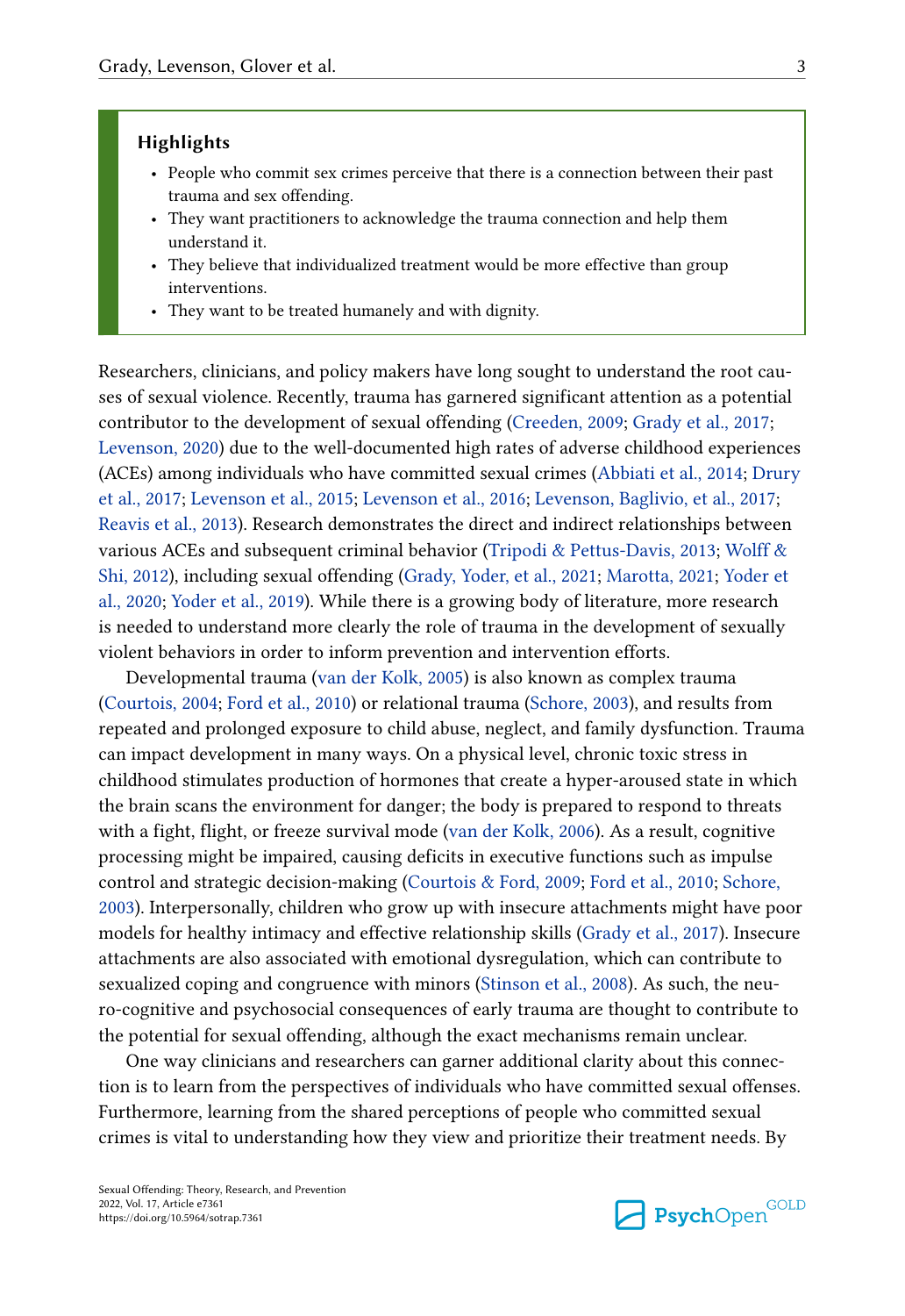developing a more complete picture of the underlying and multi-faceted contributors to sexual offending, practitioners can enhance and improve prevention and intervention programs. The aim of this study was to explore how people who sexually offended perceive the connection between childhood experiences of trauma and subsequent sexually abusive behavior, and what they believe is important in the treatment process.

### **Connections Between Childhood Adversity and Sexual Violence**

Trauma is described as an event that feels threatening to a person's physical safety or psychological well-being; the circumstances are usually out of a person's control and can overwhelm their normal capacity to cope with stress [\(Substance Abuse and Mental](#page-25-0) [Health Services Administration \[SAMHSA\], 2014a](#page-25-0)). Childhood adversity is not typically an isolated event, and it can therefore create a web of experiences by which a child organizes an understanding of self, others, and the world [\(Bloom, 2013](#page-20-0)). ACEs include child neglect, physical and sexual abuse, and family dysfunction such as domestic violence, addiction, absent parents, mental illness, and criminality ([Felitti et al., 1998\)](#page-22-0). Exposure to ACEs can stimulate distorted cognitive schemas, poor self-regulation capacities, and unhealthy attachment styles, all of which can contribute to risk for engaging in crime.

Compared to the general population, individuals who committed sex crimes reported higher rates of child sexual abuse, physical abuse, verbal abuse, and emotional neglect, and they were more likely to be raised by single parents in turbulent households [\(Drury](#page-22-0) [et al., 2017;](#page-22-0) [Levenson et al., 2016\)](#page-24-0). Compared to other adolescents in the juvenile justice system, youth who sexually offended had significantly higher prevalence rates of physical abuse, sexual abuse, physical neglect, and household dysfunction ([Levenson,](#page-23-0)  [Baglivio, et al., 2017\)](#page-23-0). Moreover, researchers have found correlations between the number of adverse events experienced in childhood and the severity and frequency of violence and criminal conduct [\(Levenson & Grady, 2016;](#page-23-0) [Levenson & Socia, 2016; Marotta, 2021](#page-24-0)). People with a criminal conviction for sex crimes tend to have higher rates of complex trauma, defined as the accumulation of multiple traumas that are often chronic and unrelenting [\(Courtois, 2004;](#page-21-0) [Drury et al., 2017](#page-22-0); [Levenson et al., 2016](#page-24-0); [Levenson & Socia,](#page-24-0)  [2016;](#page-24-0) [Stensrud et al., 2019\)](#page-25-0).

Traumatic events are experienced uniquely by each person, and their impacts will vary depending on the meaning attached to the experience and one's resilient characteristics ([SAMHSA, 2014a\)](#page-25-0). Childhood trauma does not directly cause offending, but a higher level of early adversity is associated with early onset of sexual activity, and higher rates of sexually transmitted diseases, sexual delinquency, promiscuity, and sex work [\(Dietz et al., 1999;](#page-21-0) [Hillis et al., 2000](#page-23-0); [Levenson, Willis, et al., 2017](#page-24-0); [Naramore et al., 2017](#page-24-0)). Thus, mistreated children are vulnerable to increased risk for sexually risky behavior and violating the boundaries of others.

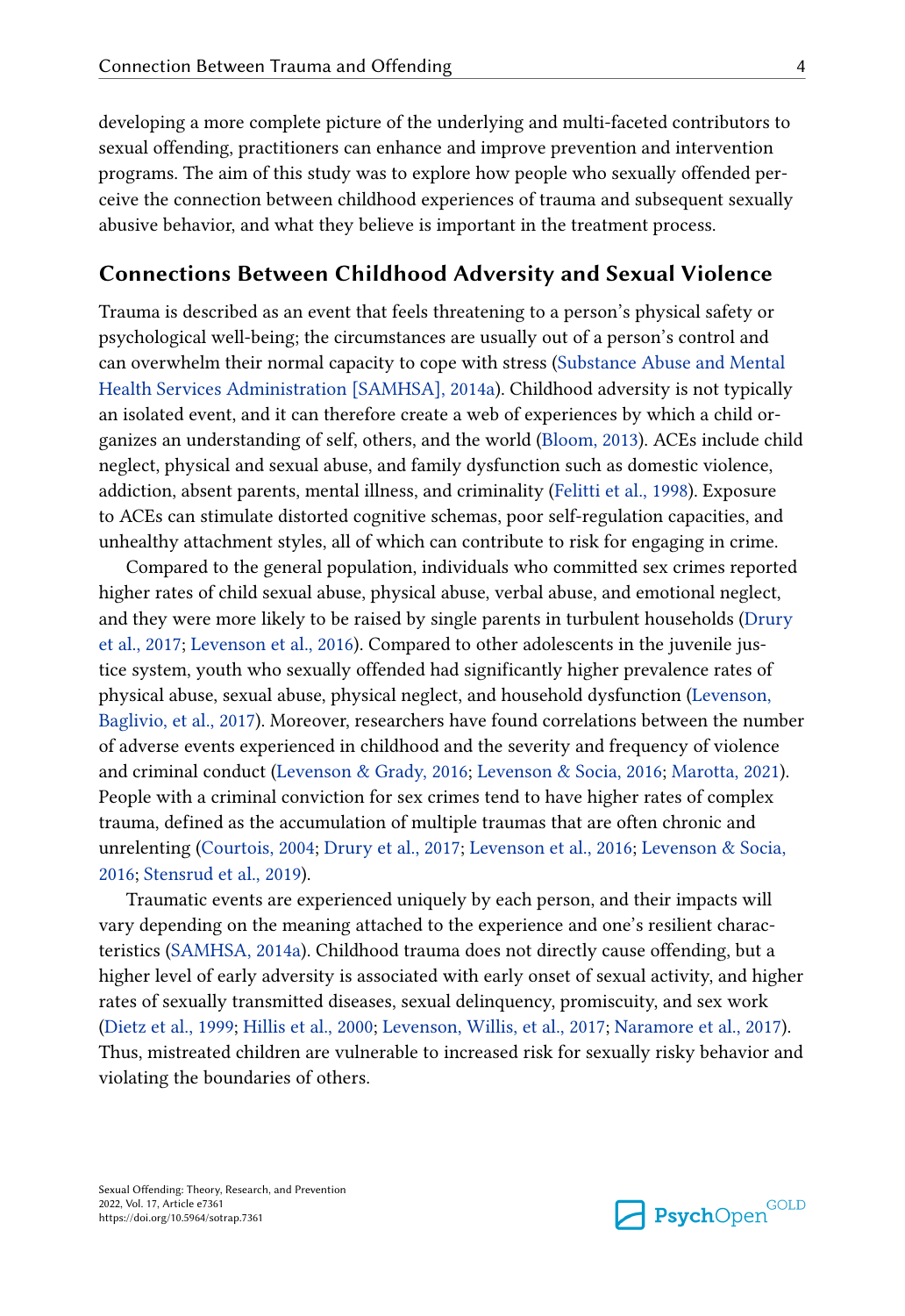### **Risk Assessment and Clinical Conceptualization**

In addition to actuarial risk assessments used to establish a baseline of risk, a focus on clinical case conceptualization [\(Craig & Rettenberger, 2018](#page-21-0); [Gannon & Ward, 2014](#page-22-0); [Levenson, Willis, et al., 2017](#page-24-0)) can help us theorize how childhood relational traumas might manifest later in aggressive, antisocial, manipulative, or paraphilic sexual behavior. Such case conceptualizations help therapists to better understand the origins of criminogenic needs and adjust service delivery to address dynamic risk factors in adherence to the responsivity principle [\(Jung, 2017](#page-23-0)). By understanding the life experiences that shape relational styles and disinhibition, we can replace a pathology-driven assessment of what is "wrong" with someone ([SAMHSA, 2014a\)](#page-25-0) with a more trauma-informed approach. Strengths-based and trauma-informed Risk-Needs-Responsivity (RNR) models help clients build coping and relationship skills that decrease risk and improve interpersonal functioning [\(Andrews & Bonta, 2010b](#page-20-0); [Bath & Seita, 2018](#page-20-0); [Willis et al., 2013;](#page-26-0) [Yates et al.,](#page-27-0)  [2010\)](#page-27-0).

Dysregulation resulting from early adversity can manifest in dynamic risk factors for sexual offending [\(Grady et al., 2017;](#page-22-0) [Grady, Yoder, et al., 2021](#page-22-0)), which include antisocial attitudes, behaviours, or peers, sexual entitlement or preoccupation, intimacy deficits, impulsivity, poor decision-making, substance abuse, lack of involvement in pro-social activities, and negative or hostile moods ([Hanson & Harris, 1998;](#page-23-0) [Ward & Fortune, 2016\)](#page-26-0). Dynamic risk factors and criminogenic needs reflect problems and characteristics that increase an individual's chance of engaging in future crime, and they can be altered through interventions ([Andrews & Bonta, 2010a](#page-20-0)). Therefore, the connection between early adversity and dynamic risk are relevant in our treatment programs [\(Levenson,](#page-24-0) [Willis, & Prescott, 2017\)](#page-24-0).

#### **Challenges in Qualitative Research With Individuals Who Commit Crimes**

Historically, the voices of people who commit crimes have been relatively absent in the scholarly literature. A recent systematic literature review noted that only 11.3% of the 8,522 articles published between 2010 and 2019 in the top 17 criminal justice/criminology journals were qualitative in nature, and only 18 articles focused on individuals who had committed sexual crimes [\(Copes et al., 2020\)](#page-21-0). This low number may be due to the numerous challenges to this type of research, which include accessing and recruiting participants, issues of confidentiality and anonymity, and providing informed consent according to U.S. federal guidelines for ethical research with prisoners who are defined as a vulnerable group [\(Blagden & Pemberton, 2010](#page-20-0)). The potential biases of scholars and society may also limit the inclusion of consumer voices in criminal justice research. "Rarely do we seriously consider turning our scholarly lens on [understanding] the powerful oppressors or those who perpetrate symbolic and meaningfully real acts of violence" [\(Waldram, 2007,](#page-26-0) p. 967). Given the negative public perceptions regarding individuals who commit sexual crimes [\(A. J. Harris & Socia, 2016\)](#page-23-0), it is possible that scholars

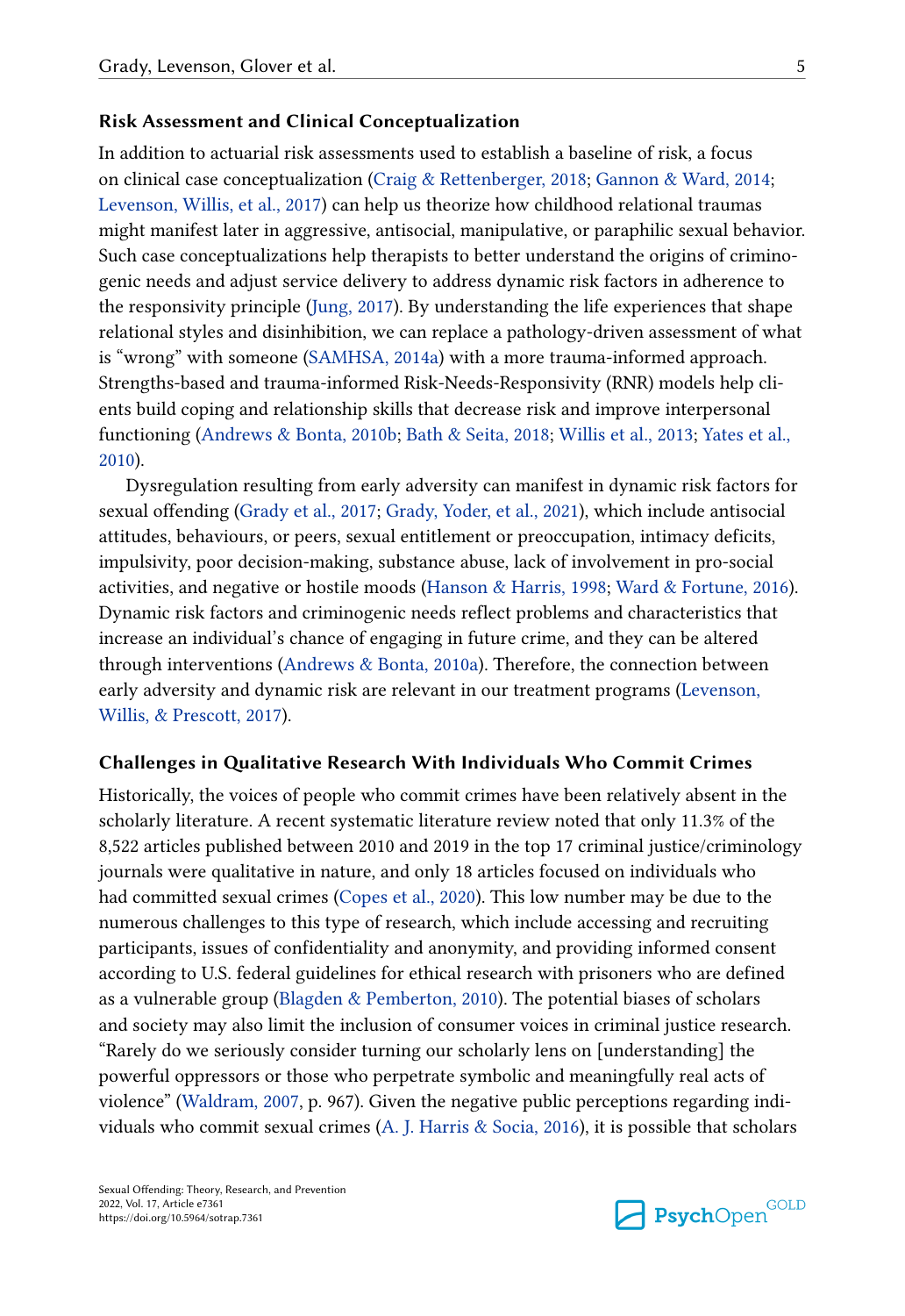may worry about the reputational consequences of giving voice to the humanity of those most feared and reviled. [Waldram \(2007\)](#page-26-0) eloquently articulated these potential concerns:

> How do we portray those who are violent, who cause harm to others? Do we condone, even encourage, evil when we talk about it? When we learn that, contrary to the beliefs of many, evildoers are not entirely evil, how do we communicate that in a manner that restores their life-representations to the appropriate level of complexity? (p. 967)

The importance of exploring the relationship between life experiences of secure forensic mental health care services users and their subsequent dangerous behavior is beginning to emerge in the literature ([Cartwright et al., 2022](#page-20-0)). Helping clients make sense of these connections can further clinical case conceptualization models with an aim to improve service implementation [\(Cartwright et al., 2022](#page-20-0)). Forensic services interviewees described insightful themes that attempted to explain the nexus between past adversities and criminal conduct. They described chaotic lives of abuse, rejection, inferiority, lack of trust, and maladaptive efforts to seek acceptance, often reinforced through poor modeling by caregivers. Coping skills designed to manage painful emotions intersected with dysregulated behaviors that served to externalize their distress. They took responsibility for their adult actions that resulted in forensic care, but considered the distorted schemas that emerged from early adversity and contributed to harmful behaviors. Finally, some offered a poignant and somber reminder that children's pain often goes unseen and unheard, leaving them unprotected; many illustrated how finally having support was instrumental in their healing [\(Cartwright et al., 2022\)](#page-20-0).

When individuals who commit sexual crimes are interviewed in qualitative research, however, the focus has often been on exploring their experiences of treatment [\(Levenson](#page-23-0)  [et al., 2009\)](#page-23-0), rather than investigating their insights or perspectives regarding their own criminal actions [\(Cooper & Holgersen, 2016](#page-21-0); see [Drapeau et al., 2005;](#page-21-0) [Grady & Brodersen,](#page-22-0) [2008\)](#page-22-0). However, two studies have explored the connection between these individuals' past and their sexual offending, and their voices informed our research.

In the first study, 63 adult males convicted of child sexual abuse were interviewed to better understand the connections between their life experiences and engagement in crime [\(J. Sullivan & Sheehan, 2016](#page-26-0)). Based on the interviews, the authors identified three main themes that they believed developed through these men's life experiences: *maladaptive perceptions*, such as views about the self or children; *activated sexual arousal*, which included inappropriate arousal or associations between negative stimuli and pain; and *developmental difficulties*, such as feeling socially awkward or being able to maintain healthy adult peer or romantic relationships. What is important to note, however, is that it was the researchers who developed the themes. The men were not asked to make

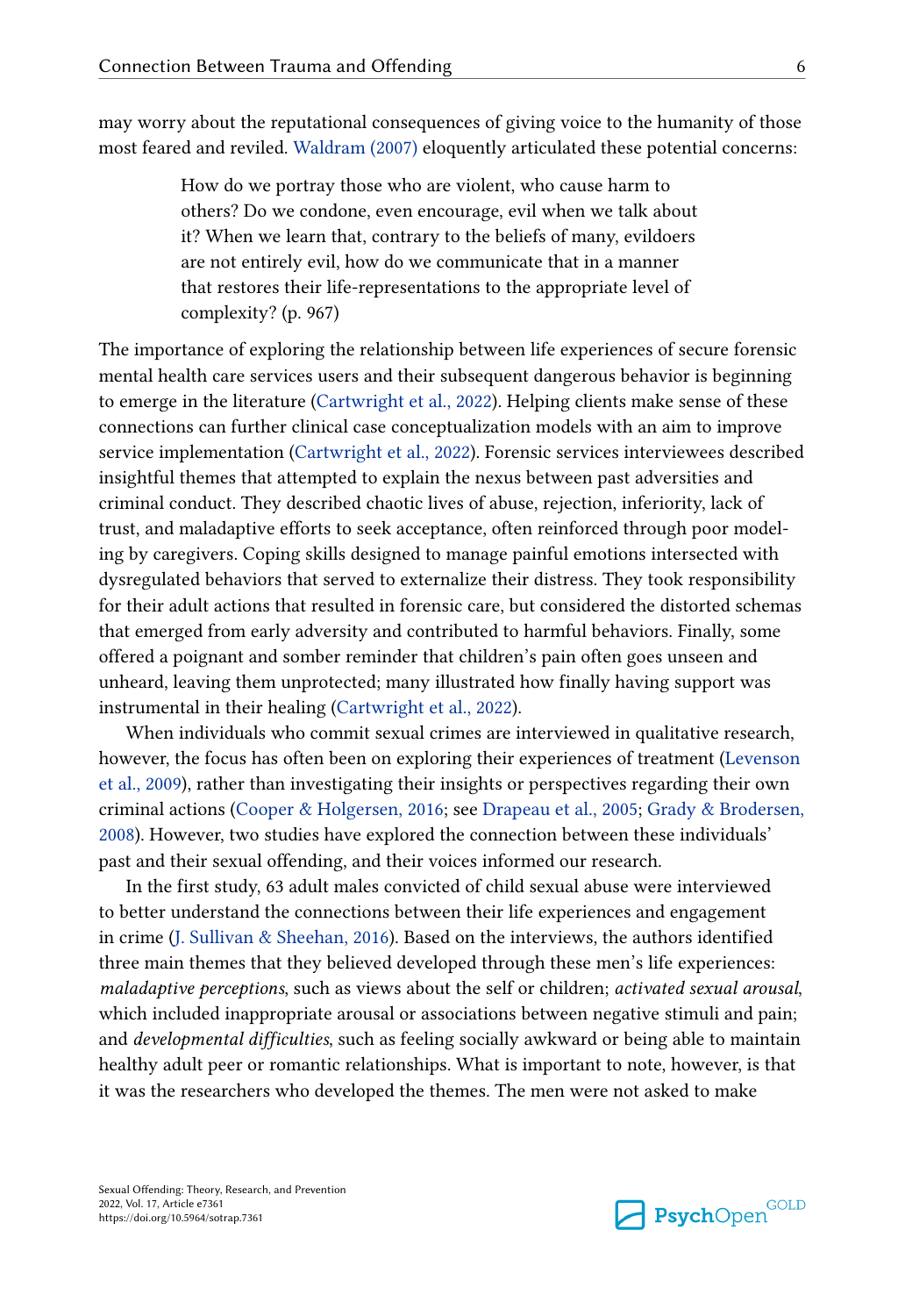the connections. Instead, it was the researchers who built the theories to explain the relationship between client histories and subsequent offenses.

A more recent study sought to explore the "sexually abused-sexual abuser" cycle using interviews of 41 men who had sexually abused children ([Lambie & Reil, 2021,](#page-23-0) p. 1). Among the participants, about half did not believe there was a connection between their own histories and subsequent offending behaviors. They attributed the cause(s) of their offending to external sources, such as revenge and anger towards others. For those who did see a connection between their own "life-changing" ([Lambie & Reil, 2021,](#page-23-0) p. 6) abuse and subsequent offending, they identified several ways in which their abuse contributed to their offending. These factors included a preoccupation with sex, being sexually confused, and having simultaneous feelings of disgust and pleasure associated with sex. They developed distorted thinking patterns about child sexual abuse, including the range of abusive behaviors used by those who offend, and empathy for those who have experienced sexual abuse. These individuals noted that the abuse they experienced also contributed to becoming oversexualized early in their development, which led them to later normalize sexual contact between adults and children. The authors concluded that sexual abuse of children was motivated by sexualization, externalization, and normalization.

While these two studies offer some speculative explanations, more research is needed to "explore offenders' stories of their formative life experiences, as well as the ways in which these events were assimilated, if one wishes to identify what may have motivated them" [\(Sullivan & Sheehan, 2016](#page-26-0), p. 85). Such research is crucial in understanding the link between childhood adversity and subsequent sexual offending and to identify what may be helpful in the treatment process. "If we do not make an attempt to understand those who violate our social norms by perpetrating violence…then we are most certainly likely to fall victim again. Sometimes it is in our best interests to listen, however difficult that may be" [\(Waldram, 2007](#page-26-0), p. 969).

### **Current Study**

This study sought out the voices of those who have been convicted of sexual crimes to learn what they perceive to be the connections between childhood adversity and subsequent sexual offending. We also asked what they believe is important for treatment providers to know about this connection when providing sex-offending specific treatment programming (SOTX). As such, the aim of the study was to inform our knowledge in these areas and improve service delivery.

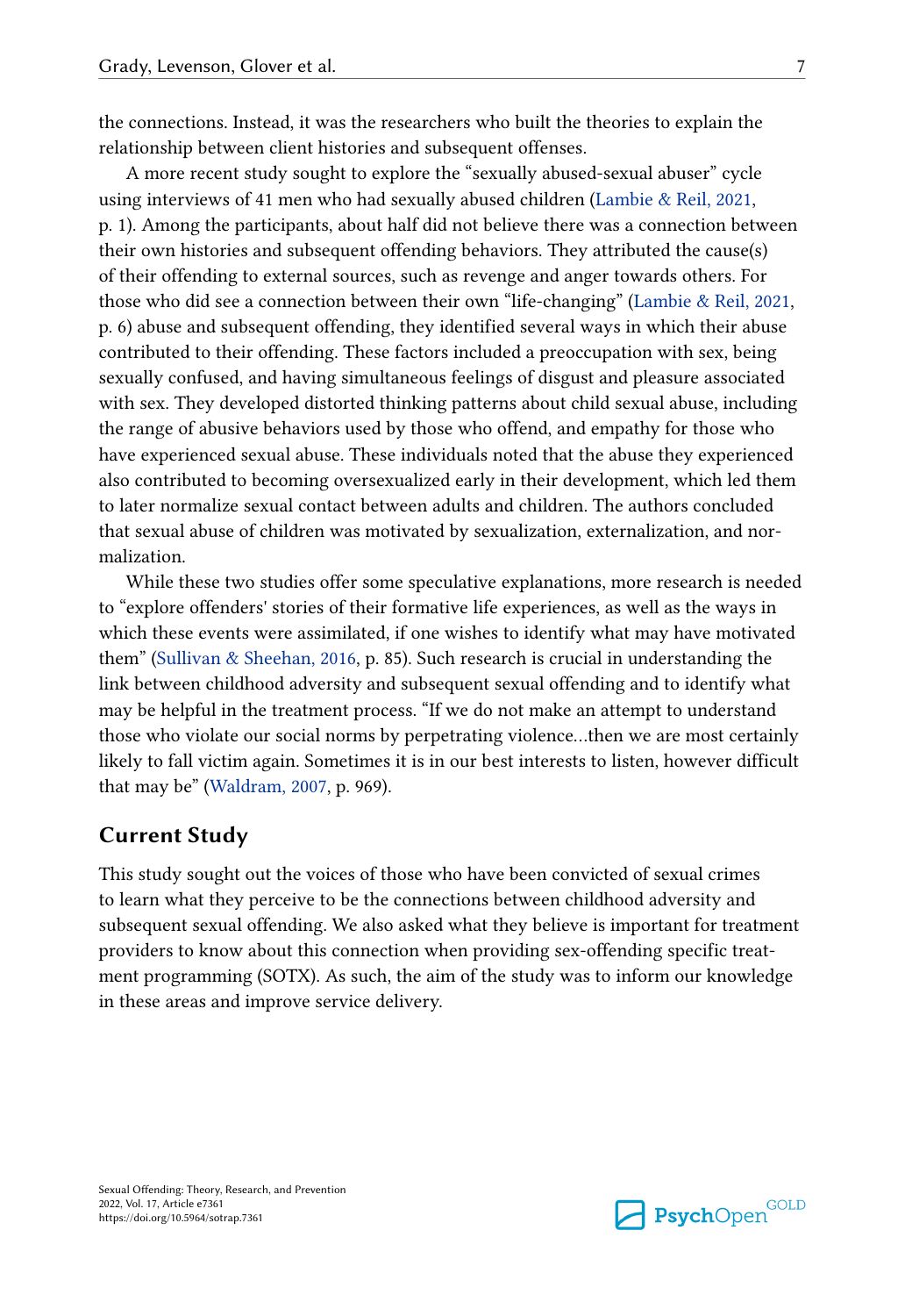# **Method**

This study utilized an online survey to gather qualitative and quantitative information regarding how individuals/clients who have been convicted of sexual crimes perceive the role of past trauma in their later offending. It was part of a larger project that included two parallel on-line surveys, one for clinicians and one for individuals who have sexually offended, that were deployed in mid-2019. In this paper, only the responses of the individuals convicted of sexual offenses are presented. This project was approved by two different Institutional Review Boards at the authors' universities.

# **Data Collection and Sampling Strategy**

The sample consisted of individuals convicted of sexual offenses who had or were currently participating in a treatment program for sexual offending (we will sometimes refer to them in this paper as "clients"). The demographic information for the sample of SOTX clients (*n =* 195) is displayed in [Table 1](#page-8-0).

Two different recruitment methods were used to reach potential SOTX participants using purposeful and snowball sampling strategies. The first was through the authors' use of their professional contacts and memberships. Using this method, the two lead authors emailed different professional groups and individuals the links to the surveys; we asked clinicians to pass on the link to any clients they thought might be interested in participating. A second distribution method was directed at clients only. Two different organizations, the Florida Action Committee and the National Association for Rational Sexual Offense Laws, both agreed to post the survey invitation to their members. Although we did not make any attempts to only recruit from the United States, all participants came from this one country. All forms of the email invitations also included a pdf version of the survey that could be printed and completed by hand for people without internet access. In total, 19 clients opted to complete the paper version of the survey and their responses were entered into the database upon receipt. Participants were provided with information explaining the risks and benefits of participating in the study, and participants were asked to click or check (for paper version) a box indicating that they had read the information about the study, that they were an adult (18 or older), and that they consented to participate.

## **Measures**

This study included a limited number of quantitative questions. The first asked participants to answer the following question using a Likert scale ranging from 1-5: How important do you believe it is for therapists to include a focus on past traumas when addressing offending behaviors? In addition to this question, participants were asked to provide demographic information, along with a few questions related to three other areas: trauma histories; personal histories of substance use, mental health, health, arrests,

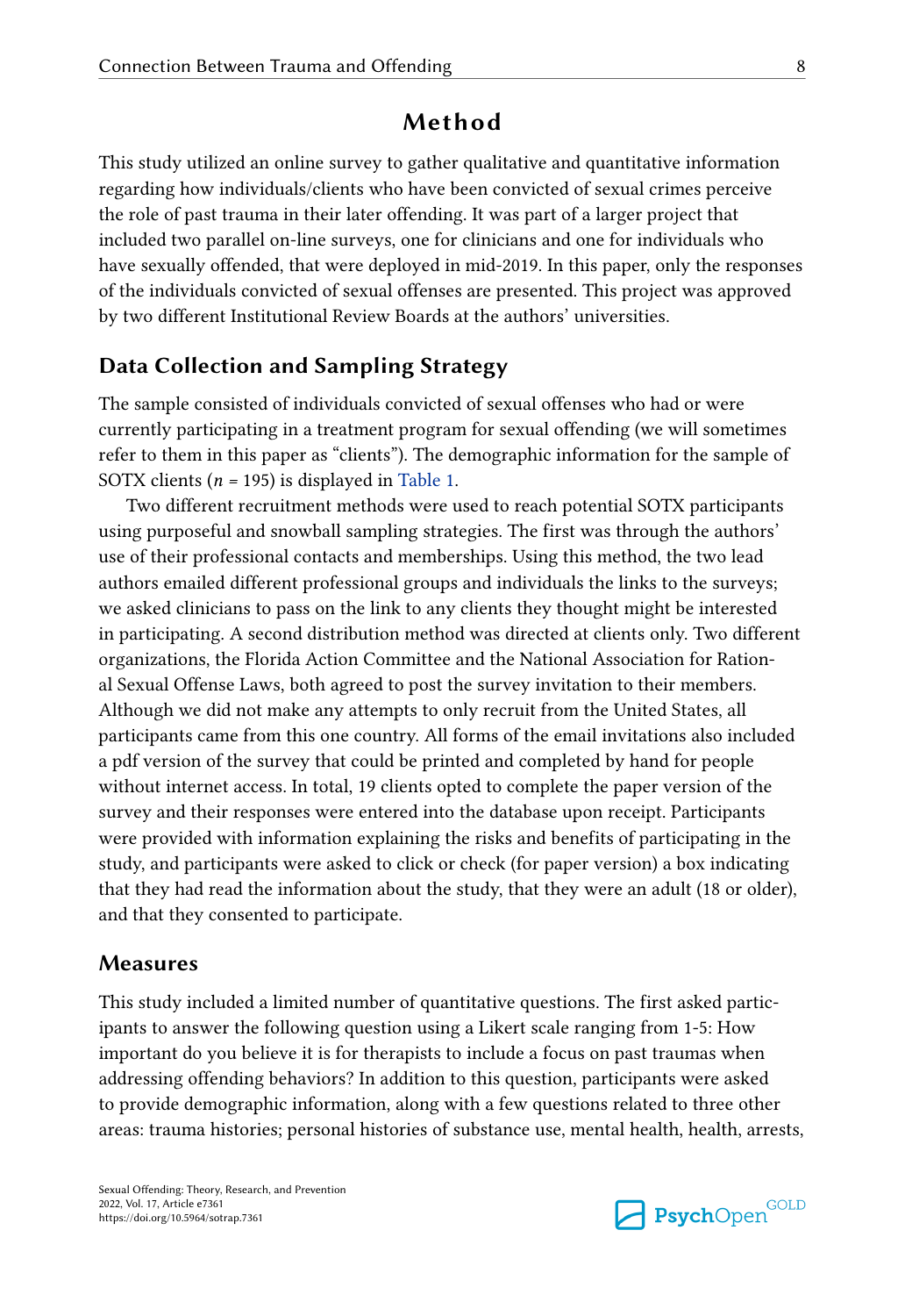### <span id="page-8-0"></span>**Table 1**

#### *Demographics of Clients*

| Client                 | Client ( <i>M</i> or $\%)$                              |
|------------------------|---------------------------------------------------------|
| Age                    | Valid $n = 141$ ; Range 20-81; $M = 48.84$ (SD = 13.72) |
| Race/Ethnic            | Valid $n = 144$                                         |
| White                  | 88.2%                                                   |
| Black                  | 2.8%                                                    |
| Hispanic               | 2.8%                                                    |
| Other                  | 6.3%                                                    |
| <b>Marital Status</b>  | Valid $n = 143$                                         |
| Single, never married  | 30.1%                                                   |
| Married                | 35.7%                                                   |
| Separated              | 2.1%                                                    |
| Divorced               | 15.4%                                                   |
| Living w/Partner       | 7%                                                      |
| Long-term Relationship | 5.6%                                                    |
| Widowed                | 3.5%                                                    |
| Gender                 | Valid $n = 146$                                         |
| Male                   | 95.2%                                                   |
| Female                 | 4.8%                                                    |
| Education              | Valid $n = 145$                                         |
| Some HS                | 2.8%                                                    |
| HS grad                | 16.6%                                                   |
| Some college           | 34.5%                                                   |
| Bachelor's degree      | 24.8%                                                   |
| Graduate degree        | 21.4%                                                   |
| Employed               | Valid $n = 144$ ; 66.7%                                 |
| Parent                 | Valid $n = 145$ ; 54.5%                                 |
| Living w/ Children     | Valid $n = 107; 27.1%$                                  |

and interpersonal violence; and information about their previous crimes, both sexual and non-sexual. The majority of the data presented in this paper stemmed from two qualitative questions, which were used to address the aims of this study: In general, how would you describe the relationship or connection between someone's experiences with trauma and later sexual offending? and What do you think is important for therapists and other professionals who work with people who have sexually offended to know about the connection between trauma and sexual offending?

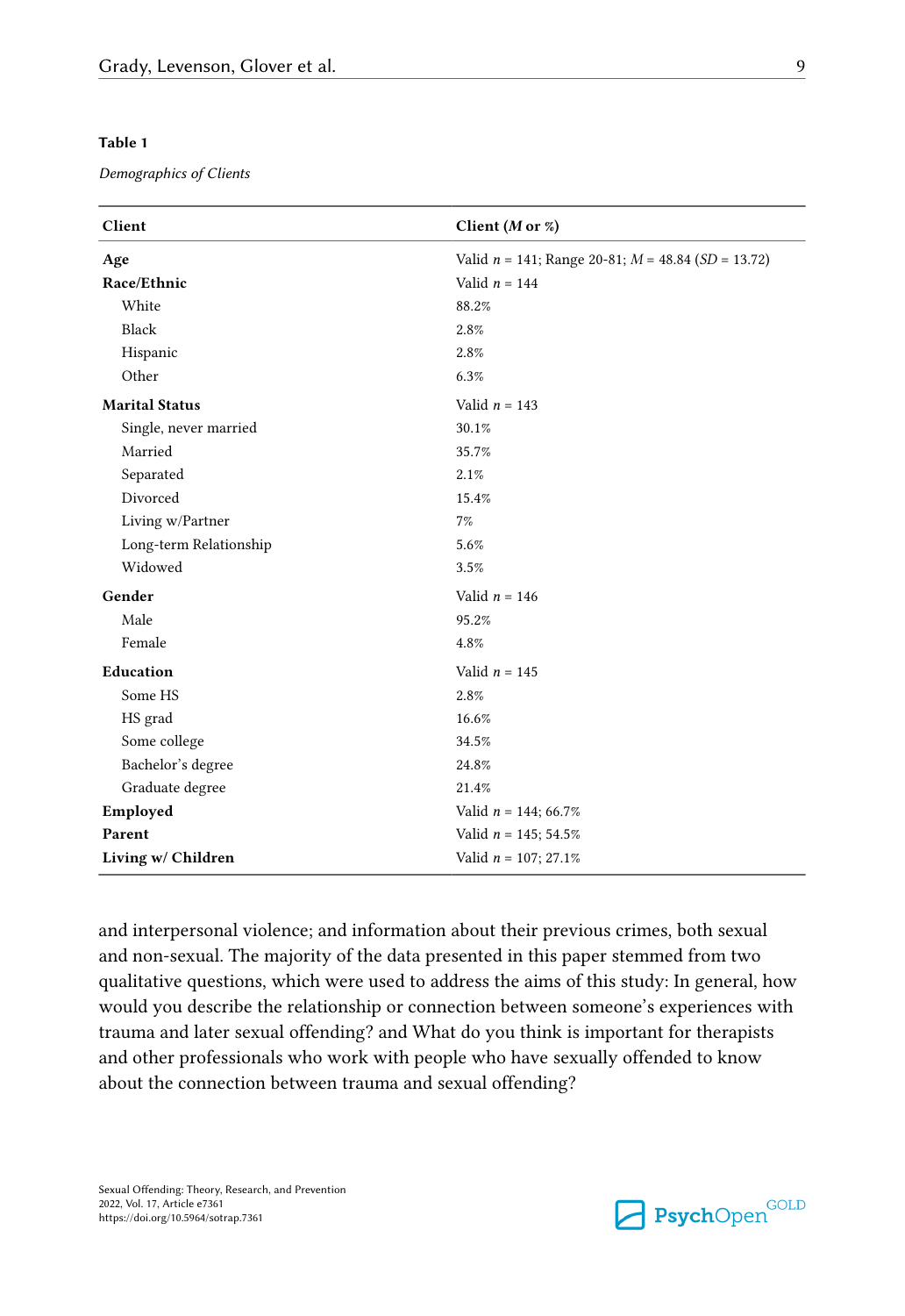# **Data Analyses**

Univariate descriptive statistics were calculated for the quantitative question and demographics. The qualitative data were analyzed using the constant comparative method for a content analysis ([Corbin & Strauss, 2015\)](#page-21-0). Derived from grounded theory ([Corbin &](#page-21-0)  [Strauss, 2015;](#page-21-0) [Padgett, 2008\)](#page-24-0), this method is used to develop concepts from the data by coding and analyzing at the same time while simultaneously developing theories [\(Glaser,](#page-22-0) [1965;](#page-22-0) [Kolb, 2012](#page-23-0); [Olson et al., 2016\)](#page-24-0).

We used Olson and colleagues' 10-step process, specifically designed for multiple raters. Each researcher 1. performed open-coding of data; 2. collaborated to unify codes; 3. re-coded data using unified codes; 4. calculated inter-coder reliability (ICR); 5. collaborated to discuss each code and identified areas lacking agreement; 6. repeated the above process for each segment of the data, producing a unified codebook applicable to all data subsets; 7. re-coded all data, producing themes; 8. selected themes for further analysis; 9. conducted co-occurrence analysis; and 10. constructed an exploratory model – the findings of the study.

The research team consisted of the two lead authors and three graduate students who were trained in the method above and supervised by the lead author. In analyzing these data, two coders worked together using the steps above to achieve ICR of at least 90% for the two questions included in the study. Prior to beginning [Olson and colleague's \(2016\)](#page-24-0)  process, each coder reviewed the data and developed an initial set of codes along with a corresponding conceptual definition. The research team then further refined these codes and definitions, yielding 32 codes that were used for the first round of coding. After steps 1 and 2 of Olson and colleague's process, the ICR averaged 48%. Through conference the coders unified the codes, recoded, and recalculated the ICR two more times until they reached an ICR rate of 90% (89.99% on the first question and 91.94% for the second) using a final list of 20 codes. After the final round of coding, the research team members sorted the 20 codes into the final five major themes presented in the Results section. The total number of times each theme was mentioned is presented along with a description and illustrative quotes.

# **Results**

# **Quantitative Results**

The clients were asked about their experiences with nineteen different types of trauma before the age of 18 using a modified ACE scale. These dichotomous (yes/no) questions included various types of direct abuse (physical, sexual, neglect), household dysfunction (substance use or mental illness in the home), community violence (witnessing violence in their neighborhood or bullying), as well as exposure to pornography. See [Figure 1](#page-10-0) for the list of nineteen ACEs and the totals that answered yes or no. Of the 143 clients who

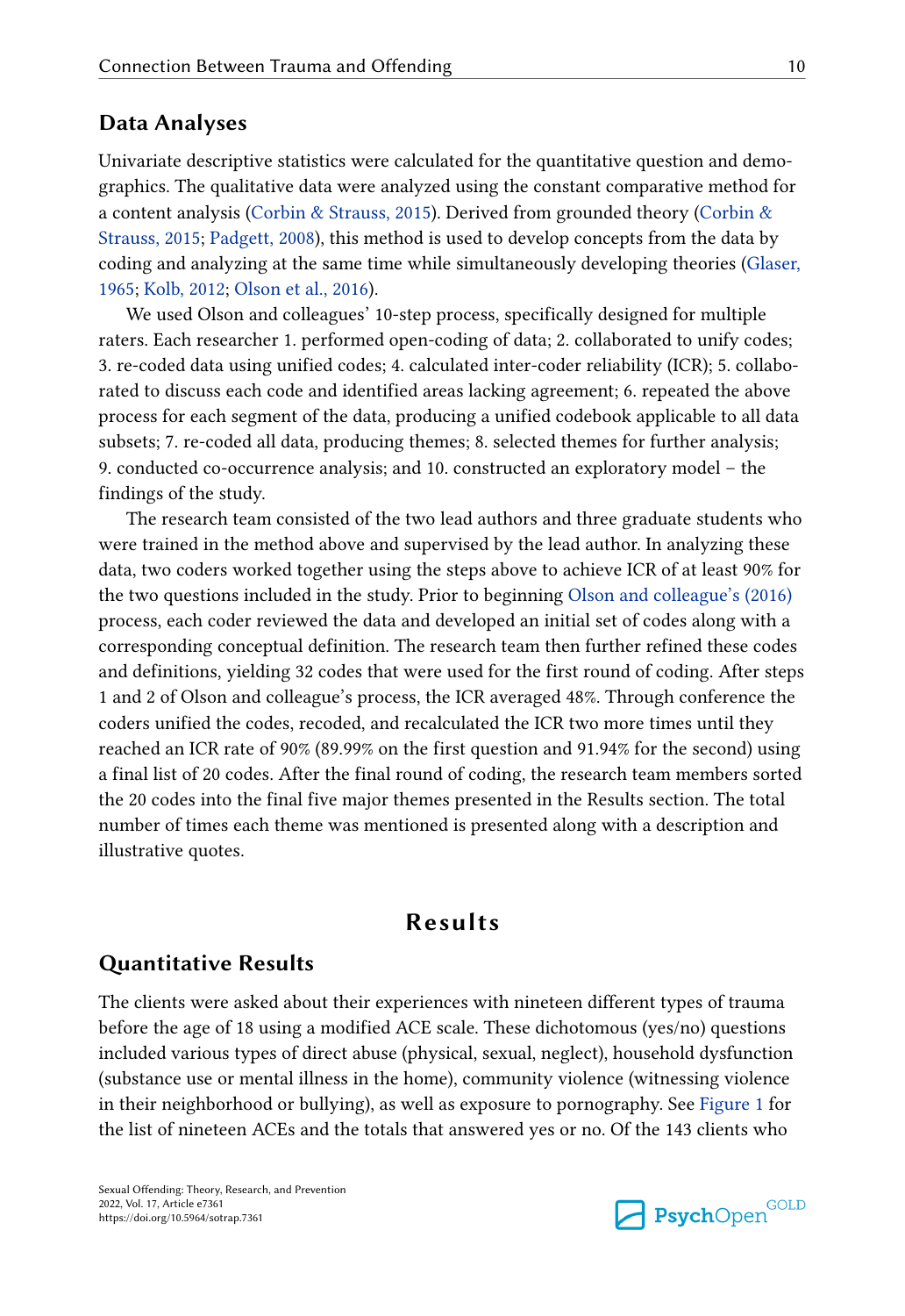<span id="page-10-0"></span>responded to these questions, the distribution of ACE totals was as follows:  $4.2\%$  ( $n = 6$ ) reported zero forms of trauma,  $6.3\%$  ( $n = 9$ ) reported one,  $4.2\%$  ( $n = 6$ ) reported two,  $9.9\%$ (*n* = 14) reported three, and 75.4% (*n* = 107) reported having experienced four or more forms of trauma before the age of 18.

### **Figure 1**

*Percentage of Participants Reporting Each ACE*



**Reported ACEs** 

*Note.* Table Key: em = emotional; phy. = physical; sep = separated; DV = domestic violence; ATOD = alcohol and other drugs; incar. = incarceration; rej. = rejected; comm. = community; fam = family; JJS = juvenile justice system.

Participants were given a Likert scale of 1-4 to rate the importance of focusing past traumas when in treatment for sex-offending behaviors (1 = not at all important and 4=extremely important). Of the respondents who answered this question (*n =* 151), one answered that it was "not at all important," 26 (17.2%) responded that it was "somewhat important," 58 (38.4%) stated that it was "very important," and 66 (43.7%) said that it was "extremely important" for therapists to include a focus on past traumas when treating offending behaviors. The mean score was 3.25.

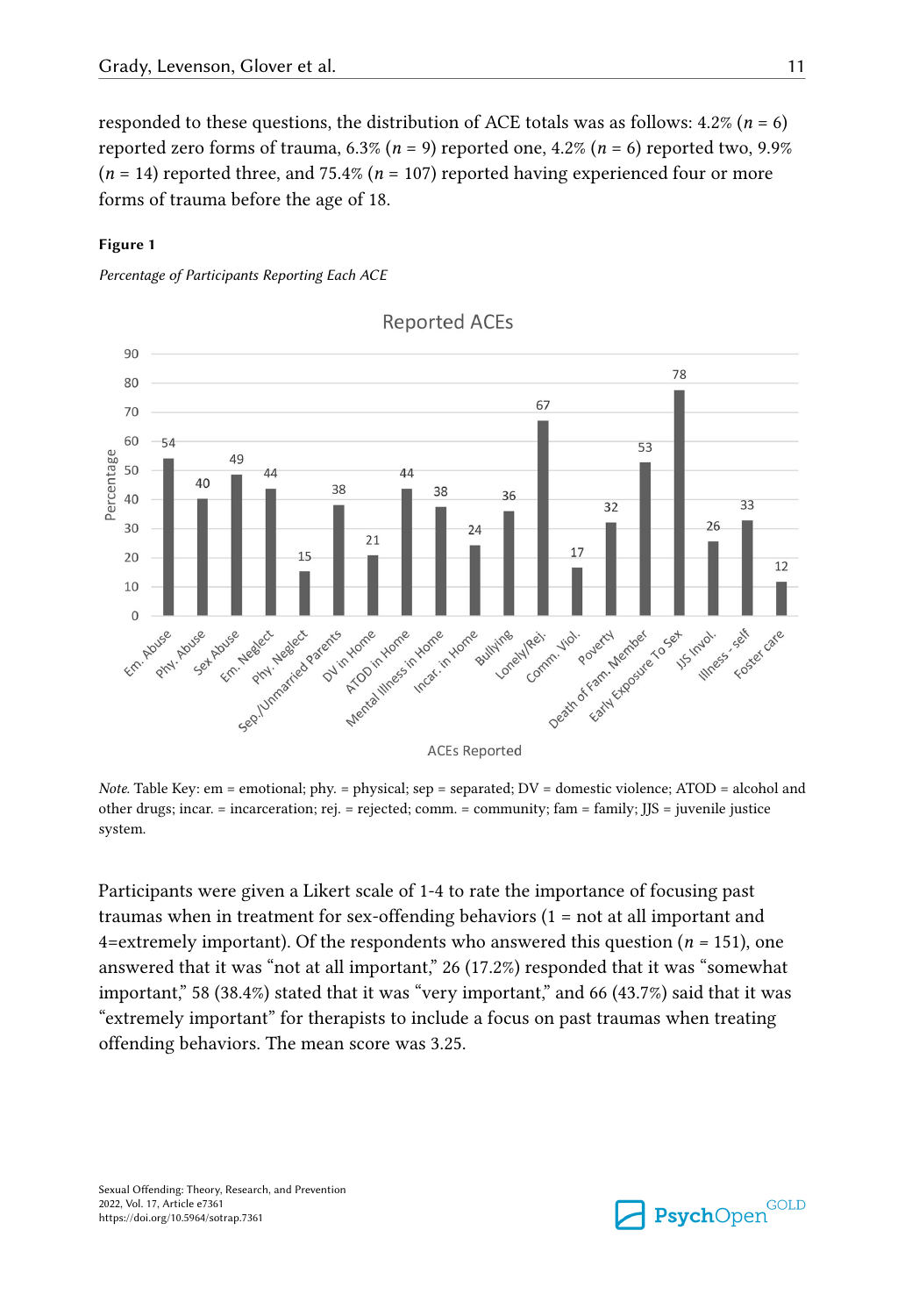# **Qualitative Results**

During the qualitative analysis process, the research team found many overlapping themes across the two qualitative questions included in this study. Therefore, the themes that emerged across both questions are presented here. For each theme, we present the conceptual definition of the theme developed by the research team, along with quotes from the participants.

### **Strong Relationship Between Early Trauma and Subsequent Offending (n = 91)**

This code was defined as the clients' assertions that there is a strong connection between their trauma histories and their subsequent offending behaviors. When describing this connection, many reported that trauma histories and sexual offending were "100% linked" or "very integral" and that there was a "high correlation" between these experiences. Another said that their past traumatic experiences were "extremely important. In many cases, that is the original source of the problem…." Some went so far as to say that past traumas were the causative factor in their offense. For example, one client observed, "it can be the cause of the behaviors," and another stated that, "for some offenders there appeared to be a very clear causal connection between their past trauma and offending behavior." Although they were not asked directly about their own trauma histories and offenses, many discussed their own histories and offending. One client stated that, "if I wasn't abused in almost every facet of my young life I wouldn't have started offending. It was this abuse that drove me to offend in the end." While there was widespread acknowledgement that not every traumatized person goes on to commit sexual offenses, respondents who voiced this theme often also observed this strong connection in men they met during their group treatment.

One common thesis suggested that offending was a repetition of their own past victimization. Several described how sex offenses repeated a cycle of abuse by "acting out what happened to them on others," or "to repeat what they experienced in an attempt to work out their own abuse." Another client was "convinced" that his offense "was a form of the type of situation replay seen in PTSD... A subconscious attempt to resolve the trauma(s) I experienced growing up. This does NOT excuse my offense, merely explains root drives." Other clients hypothesized that their offense was a "learned behavior" that stemmed from early experiences. As one respondent wrote, "trauma is like anything else in life in that it teaches one how to act. That learned behavior becomes ingrained." Another explained that "a person learns to believe abuse is ok if they've been abused." One participant shared his own story regarding the connection:

> I developed a firm belief system by the time I was 14 that sex had no meaning at all. I didn't believe any touch could become something different just because the touch happened on a "private part" instead

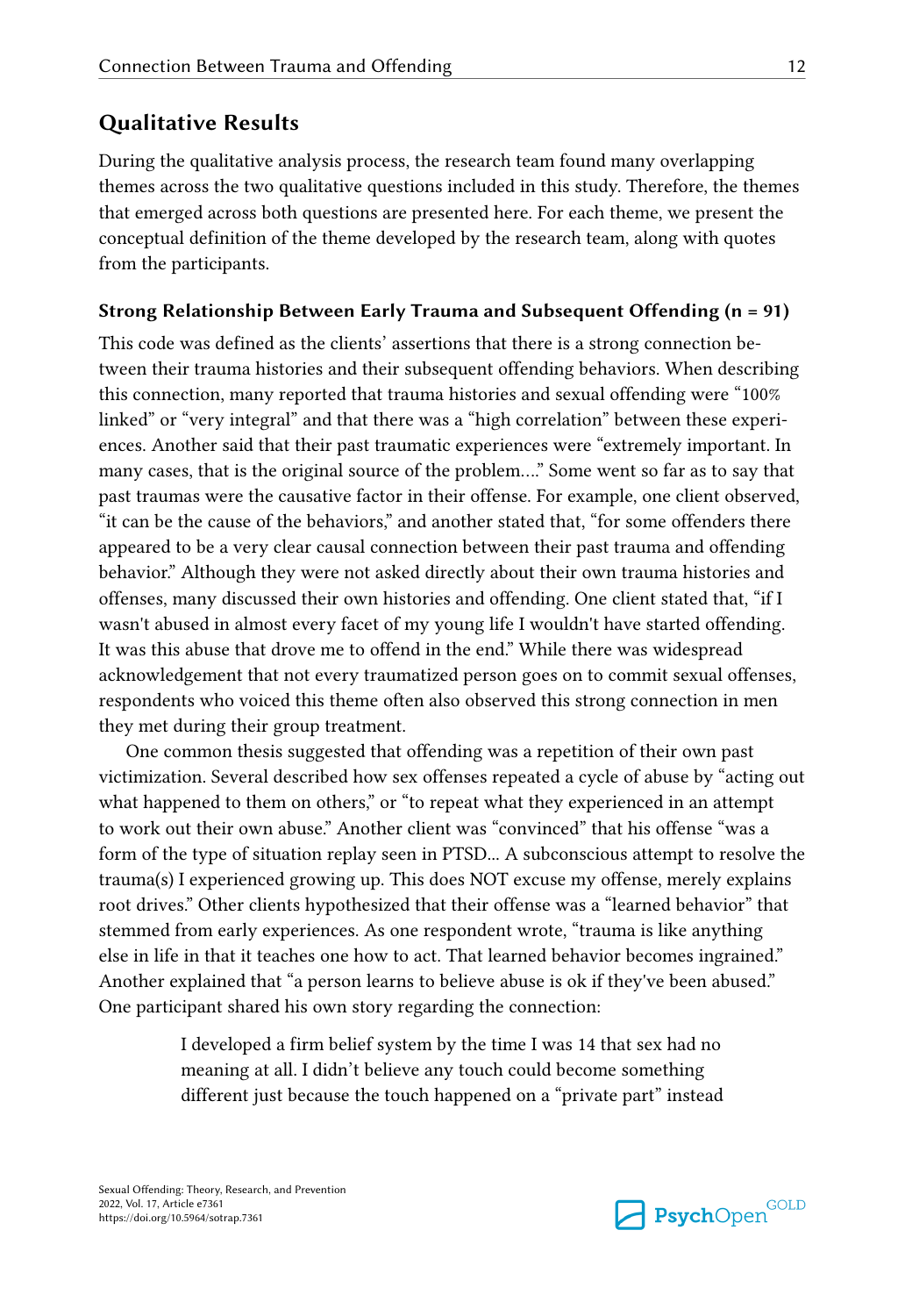of, say, your elbow. This of course contributed to a horrible and life altering decision because I didn't see how I was hurting my victim.

Similarly, another stated: "I am a teen victim of rape by an older teen. I came up thinking of sex as nothing more than an activity. Rarely was it intimate for me." The sentiments of many participants were captured by one participant's statement that "Hurt people hurt other people."

### **Acknowledging the Connection (n = 57)**

Given the clients' perception that there is a strong connection between trauma and subsequent offending, many participants wanted SOTX professionals to explicitly validate the linkages that clients believe exist. Many clients noted that their therapists rarely acknowledged any potential connections between trauma and offending. Some shared that when the topic of early abuse was raised by clients in treatment, therapists questioned their motives and characterized such conversation as a form of "manipulation" or as making "an excuse." Ironically, participants viewed their attempts at understanding this connection as a way to help reduce their risk of recidivism. As one respondent stated, "trying to discuss one's trauma is to understand why the offense may have happened and to prevent another one, not to make excuses or try to garner pity."

Participants reported that in treatment they wanted clinicians to listen and explore their histories by "digging deep into the past" to help them understand how and why past traumas can contribute to offending behaviors. One client noted that clinicians "need to know the scope and details of the trauma to better understand the situation of their offense." Another participant indicated that it is important for professionals to explore the role of trauma because "…the link to (sexual) trauma might be the cause of the offending and using other paradigms (stressors in the year prior to offending, triggers, 'hot buttons') might miss the significant role that past trauma has played."

Another aspect of this theme was the clients' wish for their therapists to acknowledge that additional types of early developmental traumas (other than physical, sexual, or emotional abuse) have played a formative role in their lives, including poverty, being harassed or bullied, being LGBTQ+, mixed messages around sexuality, and early exposure to pornography. For example, one participant recalled that "the biggest thing I remember from group was that almost everyone had been exposed to pornography at a very young age. Some therapists would work with that, some would not." Another client hypothesized that "Early perspectives of sexuality and sexual messaging can obscure an individual's concept of appropriate sexual behavior." For others, they described multiple traumas and life circumstances believed to have contributed to their sexual offenses. For example, one client shared:

> Sex was a huge part of who I was, it was how I showed I "cared" - like the person who "cared" for me in my youth. Our home was

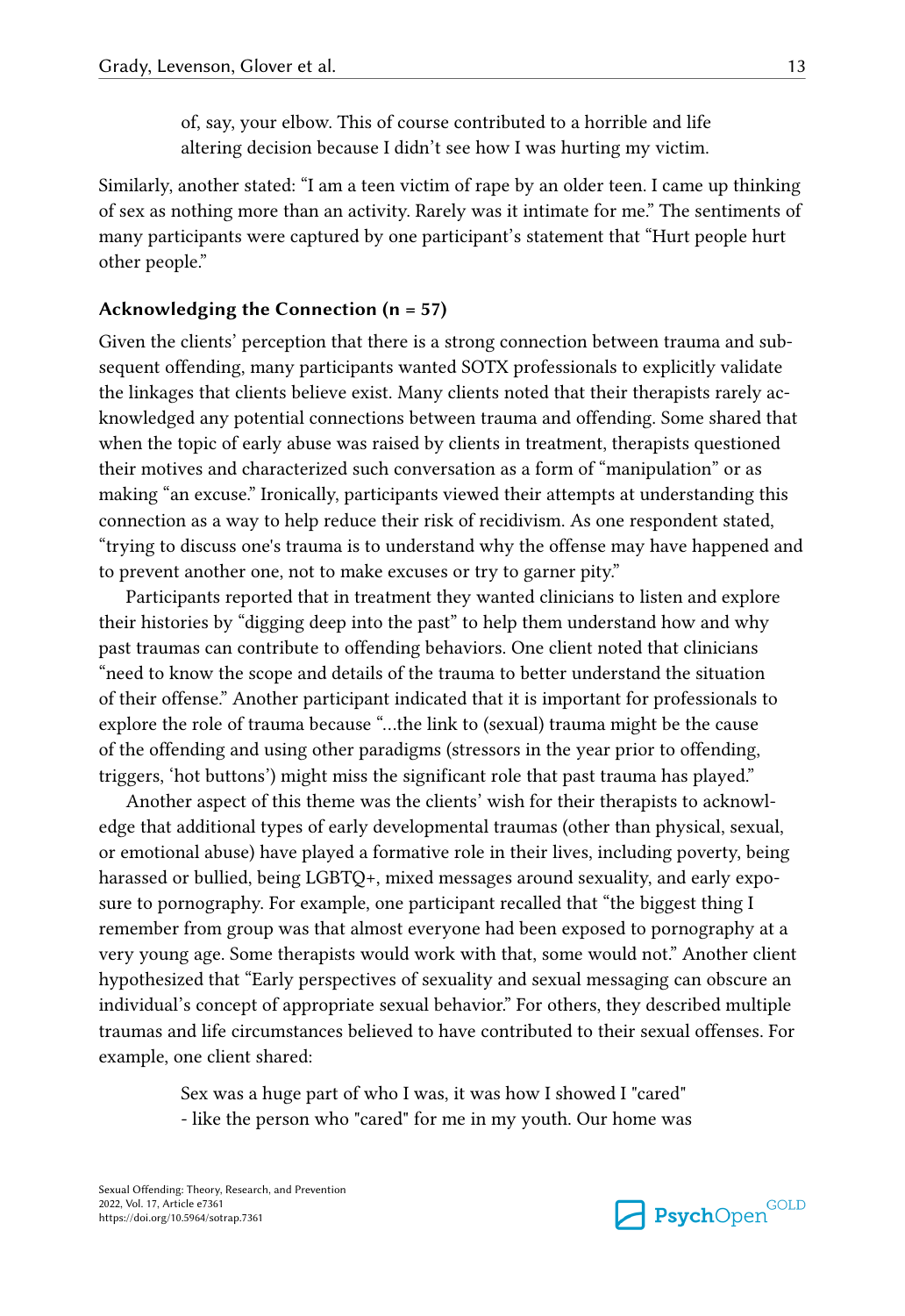broken and drug ridden, we were beyond poor. That person was my rock. This translated to even my adult (legal) relationships - sex was affection. In that way I became too close to my struggling teenage sister-in-law, and acted out in a way that fit with my rationalization at the time based on my past.

### **Specific Effects of Trauma (n = 48)**

Many participants provided examples of how their past histories of trauma impacted them in very specific ways. This theme differed from the first, in that the participants described additional effects of trauma that had an indirect effect on their eventual offending. For example, they shared trauma impacts on their interpersonal capacities, such as a lack of adaptive decision-making or coping skills, as illustrated by one participant who noted that "Trauma can occur at any time in life and can influence bad behavior … if we don't have the coping mechanisms to prevent cognitive distortions." This sentiment was shared by others who commented that "people with trauma lack life skills and coping skills for daily life." Others noted a belief that their trauma led to struggles with rationality or/and judgement, as described by one client who stated that "for some, trauma, it can totally distort someone's thought process. It can condition an offender to think that what they are doing is normal." These distortions also extended to their views about relationships, which one described as "warped" and in some cases permanently affected how individuals convicted of sexual offenses "see [them]selves and others and what sex is all about."

Clients expressed a wish for clinicians to have specific expertise in understanding and treating the overall impacts and consequences of trauma. This sentiment was distinct from previous themes because they reflected the desire for providers to have clinical expertise to "know how to help people work through their past trauma" during SOTX. Respondents conveyed a need to move beyond validation; they wanted the expertise of their therapists to help them to understand the "why" behind their behavior. For example, one wanted knowledge about "the way that the young brain processes and reacts to trauma," as they saw this knowledge to be "helpful for recovery." Another wanted help understanding the social and relational impact of trauma, such as "trying to find a way to meet needs that were lacking as a child, no matter how irrational the thinking."

### **Desire for Individualized Treatment (n = 34)**

Group therapy is a standard modality in SOTX programs [\(McGrath et al., 2010](#page-24-0)), but many participants wished that interventions had been more individualized. They expressed that because not all clients have experienced the same "level of trauma," nor do those with similar experiences have similar reactions, individualized treatment would allow for each client's needs to be addressed more directly. For example, one client

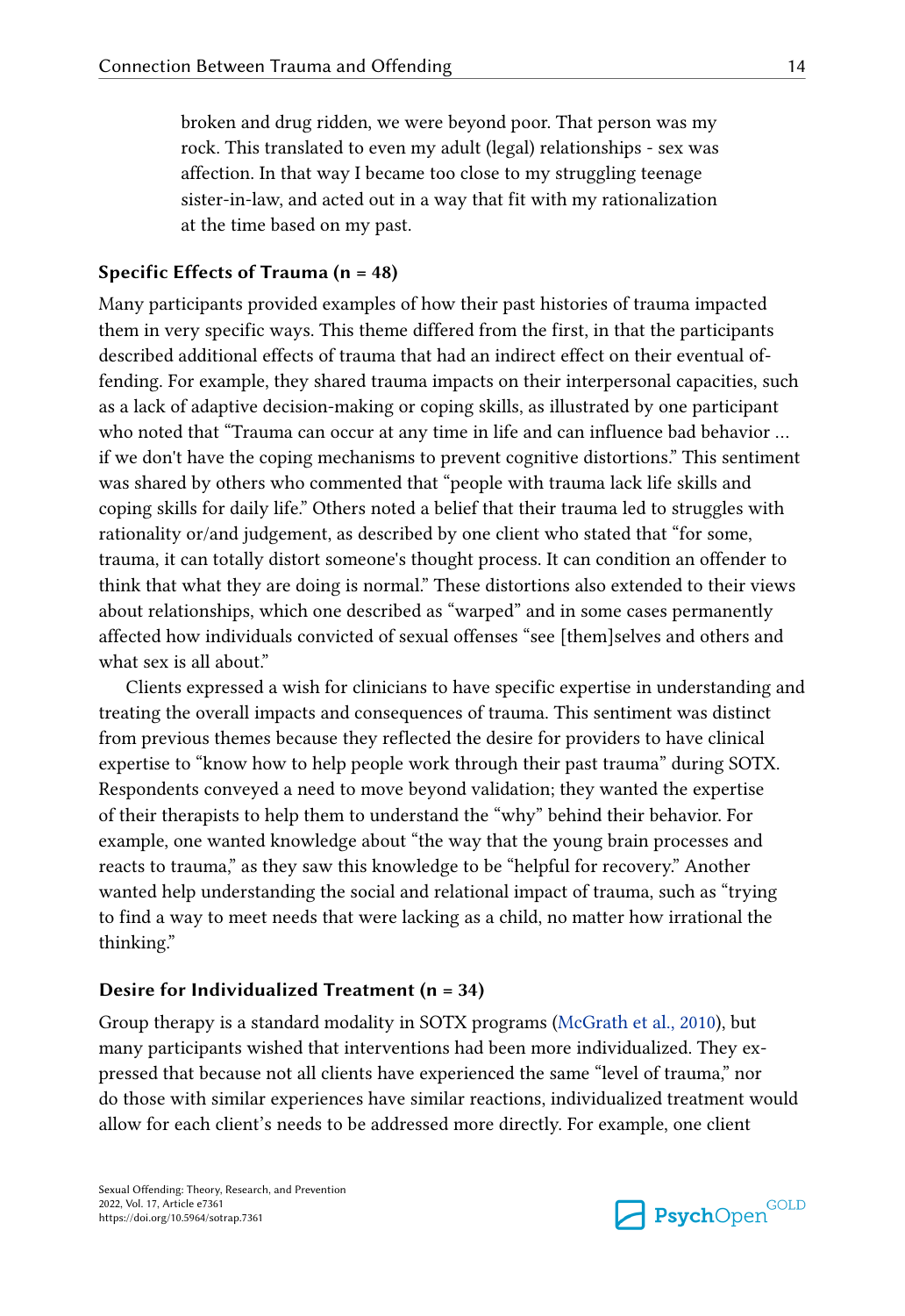noted that the relationship between trauma and offending was unique and therefore was "totally dependent on circumstances and individuals involved." Moreover, a few clients emphasized that they found discussing past trauma in group sessions to be "embarrassing" or otherwise "ineffective," limiting their capacity or willingness to use group therapy to help them process their own traumas. They believed they would have benefited from a chance to speak with the therapist privately to explore their experiences.

In addition, they also argued that not all sexual offenses are the same and that "the term 'sex offender' is far too broad" for the wide spectrum of disparate sets of behaviors. As such, they questioned whether group or manualized treatments that were "one size fits all" could adequately address linkages between trauma and offending, or whether such treatments could effectively reduce recidivism. Those who noted in their open-ended responses that they had both individual and group sessions felt that individual sessions were "more beneficial," and especially important for clients who had a trauma history.

### **Recognition of Humanity (n = 26)**

Many respondents expressed a hope that SOTX professionals would see them as "human beings." They used phrases such as wishes for therapists to be "caring and understanding," "compassionate," and "to listen to what we have to say." These ideals contrasted with descriptions of being treated as if they were "deviant," "monsters," or "abnormal," and they expressed a desire for therapists to find ways to help "lessen the shame" and treat them with "dignity and compassion" and "empathy." In doing so, therapists could create a supportive, accepting, and "safe" environment to address past traumas and offenses simultaneously. Clients also wanted clinicians to convey hope for their treatment and recovery. As one client put it, "We are not broken people - just broken people in need of healing. Help us heal our past and we will be more likely to experience a healthy future." In some cases, the participants noted that not only were these therapeutic components absent, but that their experiences in SOTX had caused them additional trauma, such as further damaging their trust in others. For example, one participant stated very simply that he wanted therapists "To listen to what we have to say."

### **Additional Themes**

Additional themes that emerged in the surveys also included "no justification" (*n =* 5), which was coded when participants indicated that past trauma must not be used as a justification for offense, or when participants perceived no connection at all between trauma and offending. Some clients (*n =* 12) expressed that they did not know or had no opinion on the topic. Others (*n =* 6) expressed that people who commit sex crimes do not always understand their own behavior.

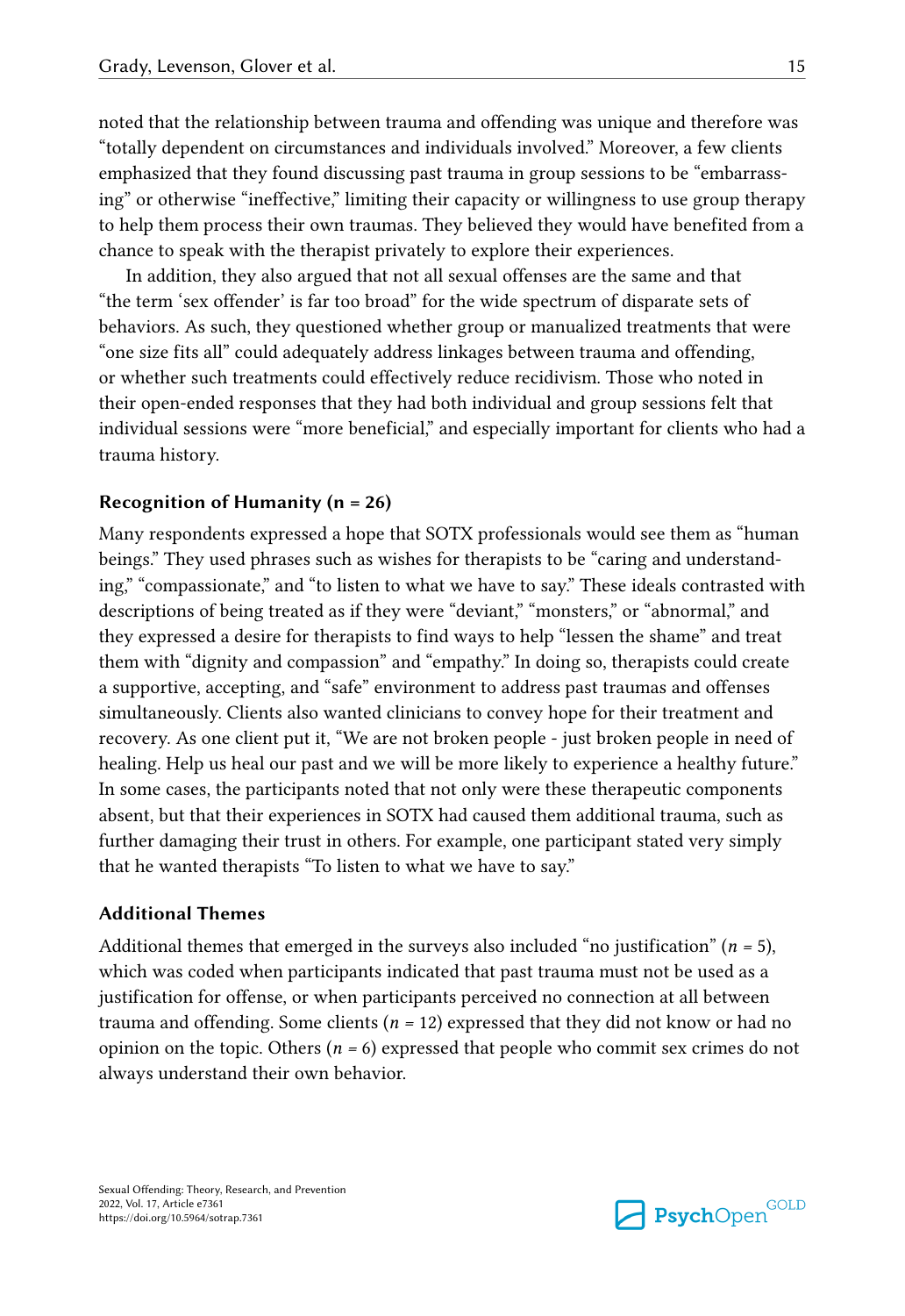# **Discussion**

The participants in this study endorsed the belief that there is a strong connection between their past traumas and their subsequent sexual offending. They also expressed the belief that traumas, whether from childhood or more recently, have influenced areas of functioning such as their interpersonal patterns and cognitive schemas. Given these connections, they expressed a wish that SOTX therapists would validate and acknowledge their trauma histories, while simultaneously helping clients to make meaning of past experiences as part of understanding their offense behavior. They opined that exploring and processing past trauma would aid them in developing new coping skills to avoid recidivism. Furthermore, given the unique experiences of individuals in SOTX, they suggested that programming should respond to the needs of each client in distinct and personalized ways. Finally, they expressed a strong belief that SOTX therapists should create a psychologically safe therapeutic environment where clients are treated humanely and holistically, with compassion and respect, and with a goal to instill hope for the future. The convergence of these themes is consistent with a need for SOTX providers to adopt a trauma-informed care (TIC) approach in their counseling services ([Levenson,](#page-24-0)  [Willis, & Prescott, 2017\)](#page-24-0). Our themes and recommendations are also concordant with those identified by [Cartwright et al. \(2022\)](#page-20-0), who interviewed secure forensic service users; they endorsed the need for trauma-informed and reflective practices that consider attachment theories, relational approaches, and insight into developmental pathways to maladaptive schemas.

# **Implications for Trauma-Informed Practice**

Trauma should never be used to excuse or condone victimization of others. Trauma should be considered, however, as one piece of the puzzle when conceptualizing the factors that contribute to sex-offending behavior. There is no question that traumatic experiences, especially chronic childhood adversity, can alter developmental trajectories [\(Finkelhor & Kendall-Tackett, 1997](#page-22-0); [Levenson, Willis, & Prescott., 2017](#page-24-0); [Masten &](#page-24-0)  [Cicchetti, 2010;](#page-24-0) [van der Kolk, 2005](#page-26-0)). In addition to a focus on risk and recidivism, there is value in discussing clients' life experiences and their contributions to subsequent offending. Exploring trauma can lead to insights about the origins of unhealthy relational patterns, the maladaptive coping strategies often utilized by traumatized persons, and distorted thinking about self-identity, expectations of others, the world in general, and sexual matters more specifically ([Bloom, 2013](#page-20-0); [Lambie & Reil, 2021](#page-23-0); [Najavits et al., 2009](#page-24-0); [Pettus-Davis et al., 2019](#page-25-0)).

Our participants noted that in many cases, their SOTX lacked individualized assessment and treatment planning, and they wished the therapeutic encounter had felt more safe, trustworthy, non-judgmental, and empowering; these qualities capture the cornerstones of TIC ([Bloom, 2013](#page-20-0); [SAMHSA, 2014b\)](#page-26-0). TIC is consistent with using an

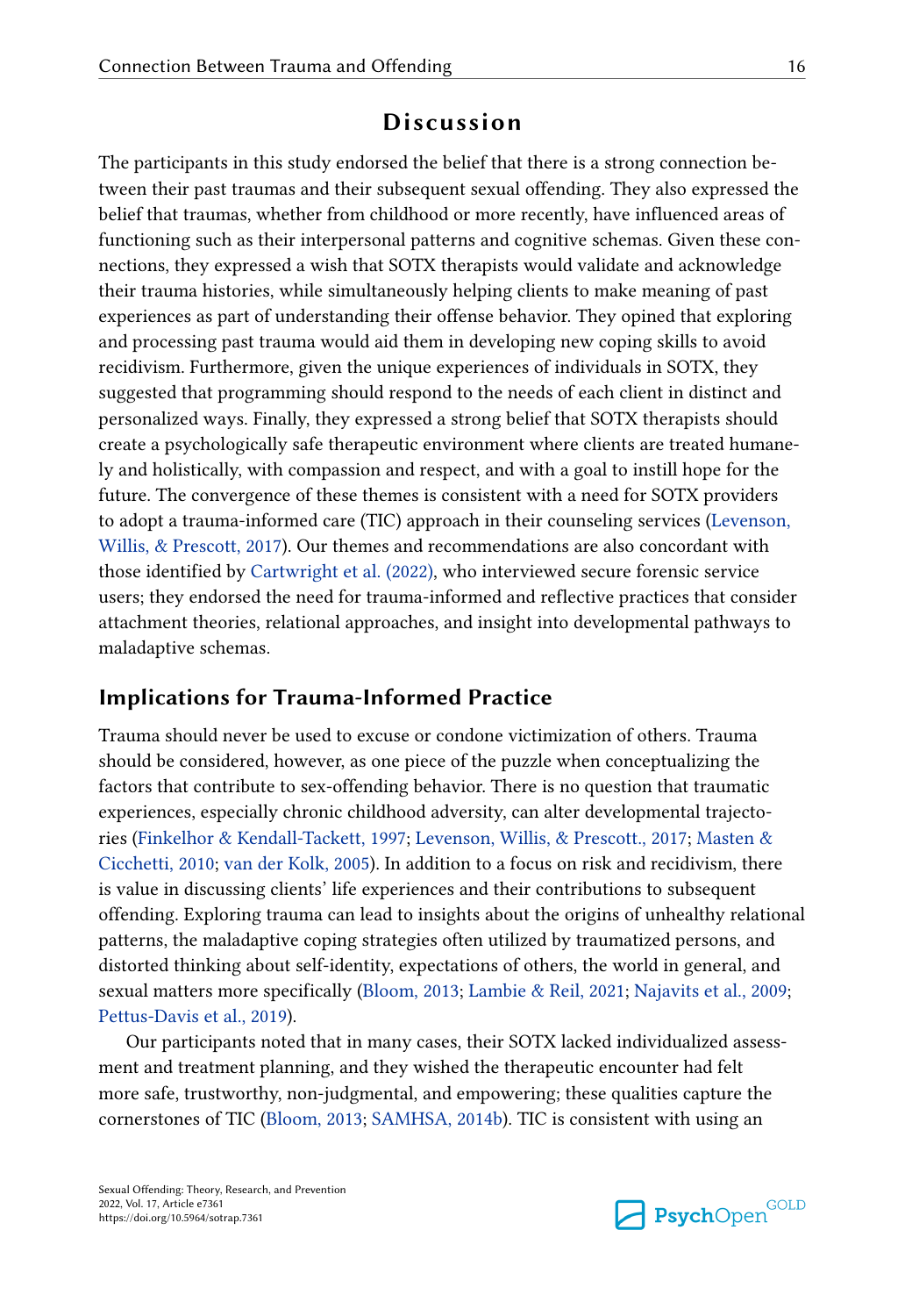empirically-supported [\(Deming & Jennings, 2020](#page-21-0)) and risk-needs-responsivity approach [\(Bates-Maves & O'Sullivan, 2017;](#page-20-0) [Deming & Jennings, 2020](#page-21-0); [Jung, 2017](#page-23-0)) that seeks to understand the unique factors which motivate and facilitate offending ([Seto, 2019](#page-25-0)). Traumatic experiences contribute to dynamic risk through neuro-cognitive dysregulation, disrupted attachments, and role modelling of unhealthy interpersonal skills. We can promote protective factors and post-traumatic growth by responding to clients in ways that are empowering, collaborative, client-centered, and strengths-based ([Levenson, Willis,](#page-24-0)  [& Prescott, 2017;](#page-24-0) [Olver et al., 2020;](#page-24-0) [Pettus-Davis et al., 2019](#page-25-0); [SAMHSA, 2014b](#page-26-0); [Ward &](#page-26-0)  [Fortune, 2016](#page-26-0)).

In keeping with the RNR approach, the goals of treatment should include tools for preventing reoffense as well as ensuring that clients have the tools they need to heal from their own past trauma and enhance their own well-being. RNR models begin by identifying dynamic risk factors, which connect to treatment needs such as skills deficits that often originated in traumagenic environments. For instance, dysregulation and maladaptive coping skills might represent responses to seemingly threatening conditions that re-activate hyperarousal, impulsivity, and cognitive problem-solving impairment – which, of course, increase risk for criminal behavior including sexually harmful acts. Responsivity provides flexibility in service delivery so that interventions can be individualized and relevant to each client's risks, needs, and interpersonal style. These principles are consistent with a trauma-informed approach, which focuses on establishing a safe therapeutic alliance so that clients can develop the trust needed to begin the challenging and often painful work of self-exploration, personal growth, cognitive change, and internal regulation capacity. Integrating a trauma-informed framework into RNR principles would provide theoretical grounding through neuro-cognitive and attachment models of developmental psychopathology ([Levenson, Willis, & Prescott, 2017](#page-24-0); [Masten & Cicchetti,](#page-24-0)  [2010;](#page-24-0) [van der Kolk, 2005\)](#page-26-0). Adopting a holistic approach to SOTX would enhance interventions aimed at building, rehearsing, and enacting the skills clients need to prevent re-offense and live up to their full potential as human beings. Thus, we believe that a crucial element of reducing risk and improving resilience should include exploring trauma histories and making trauma-specific interventions available.

TIC is an universal approach to interventions that is guided by four primary principles ([Substance Abuse and Mental Health Services Administration, 2014a](#page-25-0)) that can be applied to work with justice-involved clients: (1) *Recognize* the elevated prevalence of trauma and adversity in persons involved with the criminal justice system [\(Jäggi et al.,](#page-23-0)  [2016;](#page-23-0) [Martin et al., 2015;](#page-24-0) [Pettus-Davis et al., 2019\)](#page-25-0); (2) *Realize* the ways that trauma contributes to criminogenic risk by considering its impacts on self-regulation, executive functioning, and interpersonal patterns ([Ardino, 2012;](#page-20-0) [Cheng et al., 2019;](#page-21-0) [Holley et al.,](#page-23-0) [2017;](#page-23-0) [van der Kolk, 2006;](#page-26-0) [Wojciechowski, 2020\)](#page-27-0); (3) *Respond* by integrating trauma-informed and trauma-responsive interventions [\(Pettus-Davis et al., 2019\)](#page-25-0); and (4) *Resist re-traumatizing* clients with unnecessarily confrontational and punitive treatments that

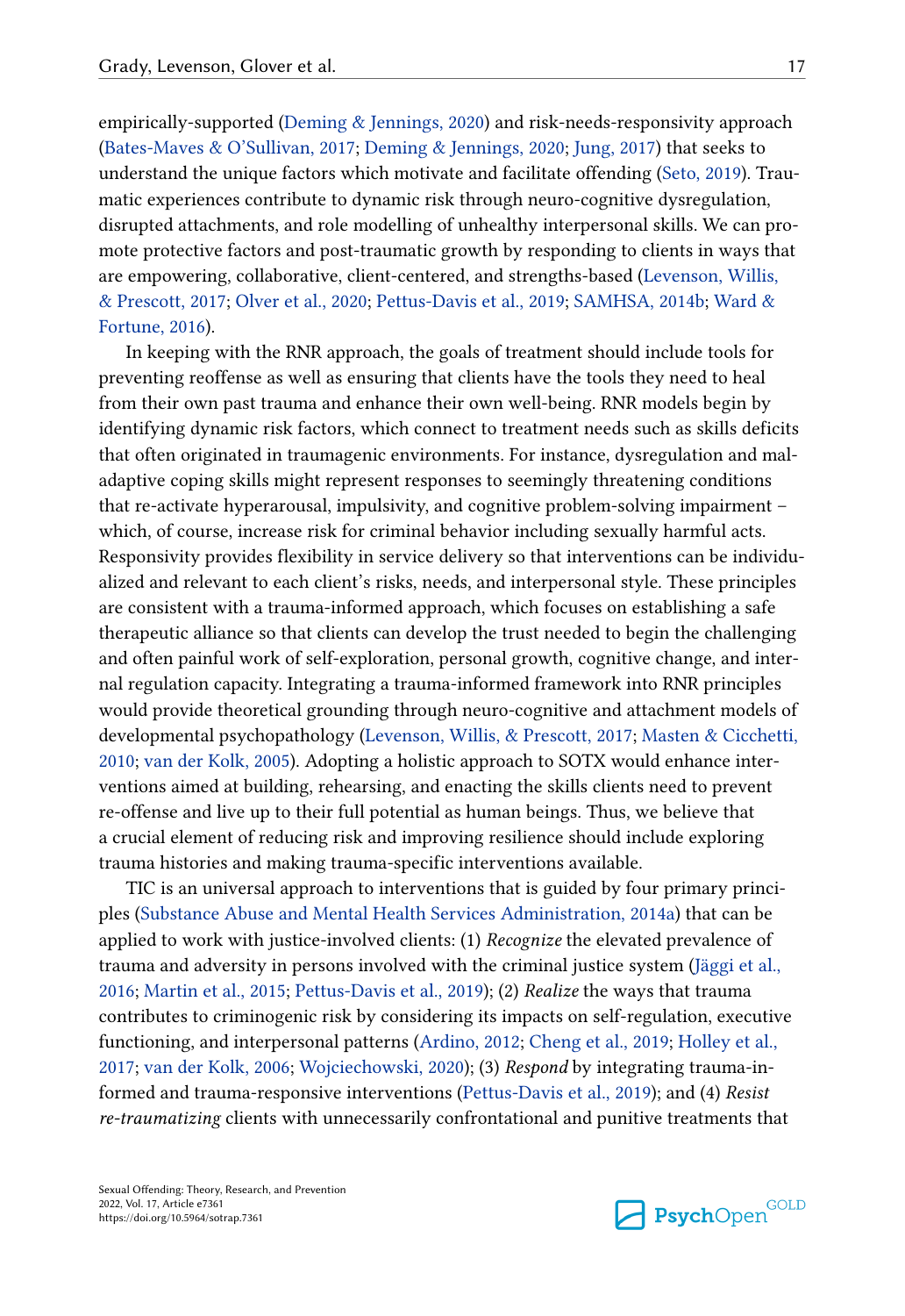fail to model empathy and respect ([Blagden et al., 2016;](#page-20-0) [Sachs & Miller, 2018](#page-25-0); [Stinson &](#page-25-0)  [Clark, 2017;](#page-25-0) [Sturgess et al., 2016](#page-25-0)).

In addition, it is essential that all interventions be sensitive to and consider different identities in the delivery of care. For example, trauma-informed treatments should be gender-responsive; females have different needs and risks than males and placing them in groups with male offenders can re-activate trauma responses [\(Cortoni & Gannon,](#page-21-0)  [2011; Covington & Bloom, 2007;](#page-21-0) [Topitzes et al., 2011;](#page-26-0) [Wijkman et al., 2010\)](#page-26-0). As well, treatment should be culturally relevant and take into consideration the inter-generational and historical trauma of poverty, systemic racism, oppression, and discrimination [\(Jäggi et al., 2016;](#page-23-0) [Sotero, 2006](#page-25-0); [St. Vil et al., 2019\)](#page-25-0). Some authors have suggested that TIC does not go far enough to address structural inequality or adequately respond to the needs of individuals from marginalized populations [\(Ginwright, 2018\)](#page-22-0). Ginwright advocates for Healing Centered Engagement (HCE), which highlights the collective harm by societal, political, and cultural institutions. While TIC tends to be centered around individual trauma, it can neglect root causes such as the political context of structural racism, the harm of living in violent communities, and the trauma of poverty. Thus, "culturally grounded" healing takes place collectively; it is strengths-focused – emphasizing how clients can become their best selves, and facilitates peer support to strengthen the roots of well-being. Clearly people who offend are responsible for those behaviors and the harm caused by them. Attributions of individual pathology offer limited pathways to change, however, without drawing attention to and acknowledging the contextual risk factors that foster traumatic experiences within some groups and communities.

SOTX therapists can create safe spaces with a trauma-responsive culture of healing so that clients feel able to be open and forthcoming. Skillful facilitation of group therapy [\(Sawyer & Jennings, 2016](#page-25-0)) can engage clients in helping each other make meaning of their experiences, thereby developing a sense of self-efficacy through the giving and receiving of mentoring and support ([Nixon, 2020](#page-24-0)). In this way, clients can process trauma and improve interpersonal skills, paving the way for resilience and post-traumatic growth, and reducing dynamic risk factors for reoffending ([Easton et al., 2013;](#page-22-0) [Tedeschi](#page-26-0) [et al., 2015\)](#page-26-0). Trauma-informed practices can be infused into cognitive-behavioral programming with traditional SOTX goals of accepting responsibility, increasing empathy, correcting flawed thinking, building self-regulation skills, and devising plans to prevent re-offending [\(Bath & Seita, 2018](#page-20-0); [Steinkopf, 2021\)](#page-25-0).

Implementing TIC is challenging, and transforming care requires clinicians to enable trauma-sensitive environments that promote healing, personal growth, and positive relationships ([Bath & Seita, 2018](#page-20-0); [Steinkopf, 2021](#page-25-0)). [Bath and Seita \(2018\)](#page-20-0) described the three pillars of TIC which begin with creating physical, emotional, relational, and cultural *safety*, which paves the way to reparative *connections* with the helping professional. The third pillar, *coping*, seeks to re-orient the client to more adaptive strategies to facilitate healthy thinking, behavior, social skills, and psycho-physiological management.

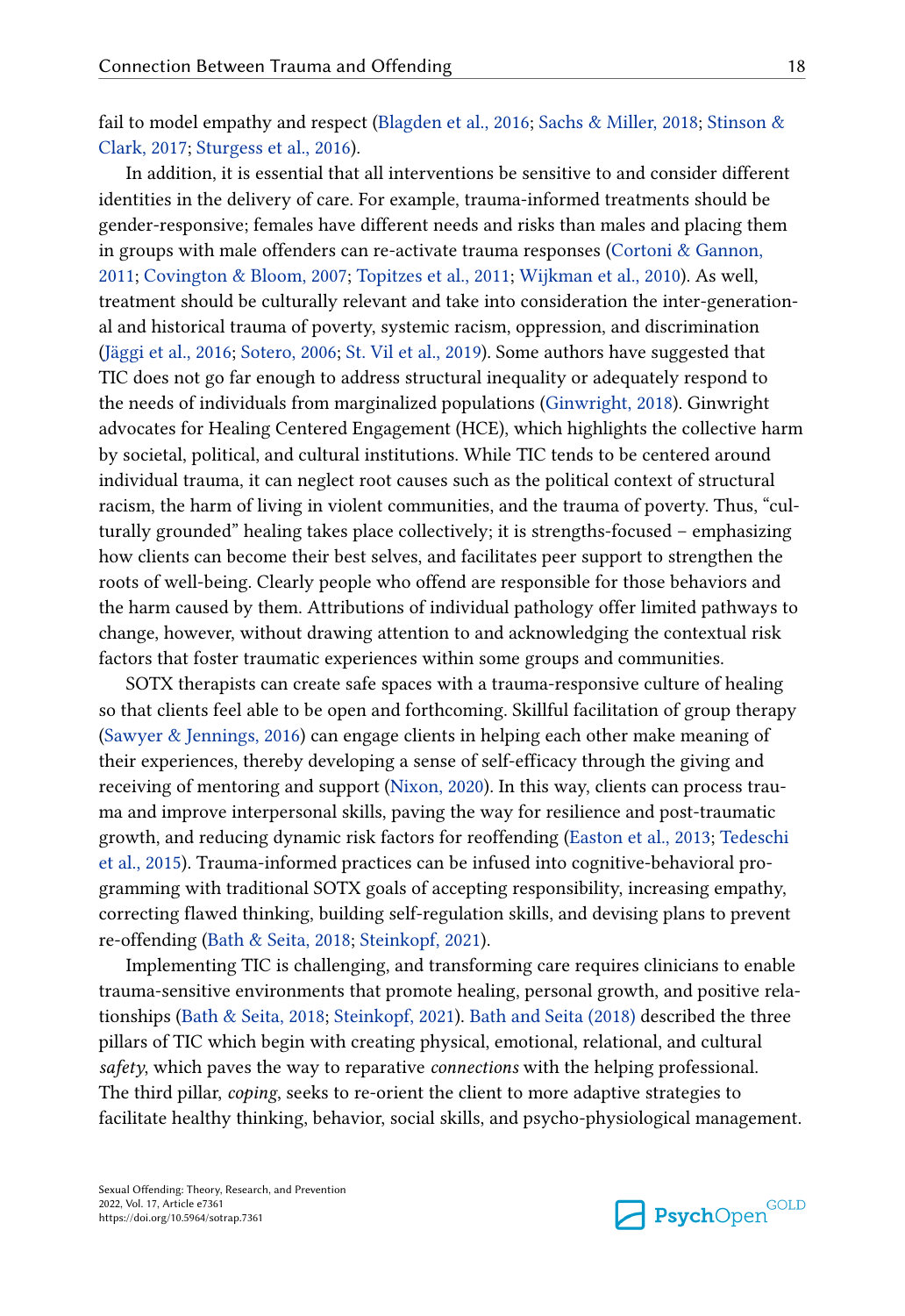However, these goals rely on a clinician's ability to co-regulate ([Steinkopf, 2021\)](#page-25-0). In other words, clients with limited self-regulation capacity can easily contaminate the transactional dynamics within the therapeutic encounter, sparking dysregulated reactions by the clinician. Self-reflection and self-awareness are pre-requisites for therapists to actively model emotional grounding and avoid replication of alienating, hostile, or tumultuous relationship patterns. Through corrective experiences, therapists can help clients make sense of their experience and master self-help strategies for emotional, behavioral, and interpersonal management. To this end, SOTX training should offer a coherent and integrative neuroscientific and interpersonal theoretical model for understanding the impacts and manifestations of developmental trauma [\(Bath & Seita, 2018](#page-20-0); [Steinkopf,](#page-25-0) [2021\)](#page-25-0). By solidifying the nexus between past experience and current attachment and relational problems, clinicians can better attune to client needs and successfully address longstanding patterns that may contribute to sexually abusive behavior.

Although many clinicians have gained awareness of TIC in recent years, the gap between their knowledge and their implementation of its principles was apparent in a recent study [\(Grady, Levenson, et al., 2021\)](#page-22-0). Using the Trauma-Informed Principles Scale [\(C. M. Sullivan & Goodman, 2015\)](#page-26-0) clinicians rated their adherence to TIC principles, and a similar scale was used for clients to rate their SOTX on the same items. On every item on the scale, clinicians rated themselves statistically significantly higher, meaning more aligned with TIC principles, as compared to how clients rated them. Not only did this study indicate that there is potentially a disconnect between what clinicians say they are doing and what may be happening in the field, some clients also reported that they were discouraged to talk about their own histories of trauma or experienced negative reactions from their SOTX when they did. The findings of this study indicate that SOTX may need additional training and resources to assist them in fully integrating TIC into their treatment programs.

# **Implications for Policy and Research**

Crime-prevention policies should strive to increase access to affordable mental health services so people who have experienced trauma can receive proper interventions before their risk levels escalate to a point of offending. It is in society's interest to allocate resources for primary and secondary prevention strategies to strengthen at-risk families and communities, to improve trauma-informed responses to abused and neglected children, and to strengthen protective factors for marginalized groups who are most vulnerable to trauma ([Larkin et al., 2014](#page-23-0); [Pettus-Davis & Epperson, 2015\)](#page-25-0). Research funding is needed to explore the connection between trauma and criminality, as well as to study the effectiveness of integrated treatment approaches that incorporate trauma-specific interventions and TIC. Further, it is important to recognize how post-conviction sanctions may exacerbate dysregulation, interfering with successful re-integration and law-abiding lifestyle ([D. A. Harris & Levenson, 2021](#page-23-0)).

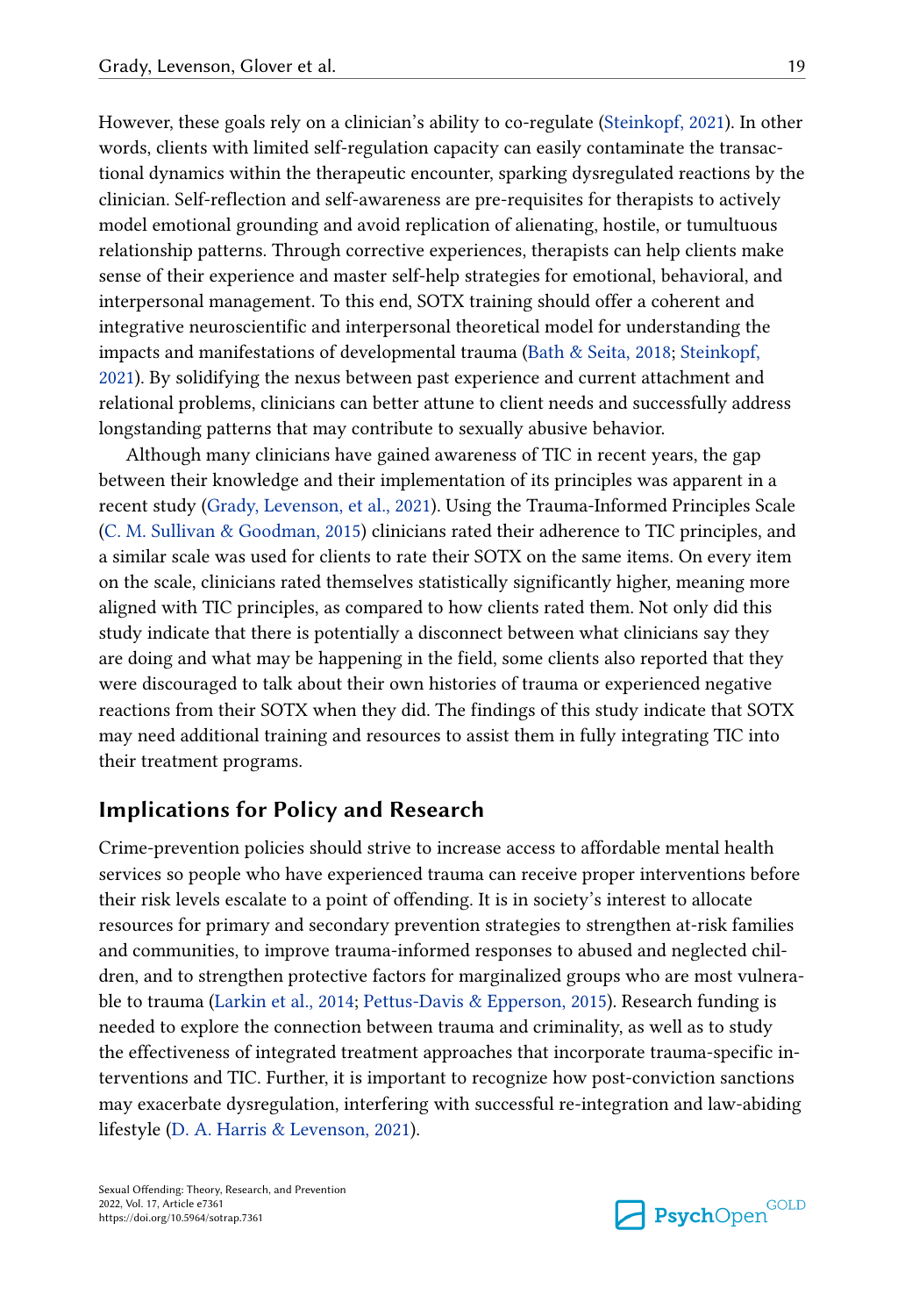# **Limitations**

The findings of this study should be considered along with its limitations. First, data obtained in this study were based on self-report, and there is no way to verify reported experiences or to control for variations in distant memory or recall. As well, people define trauma in different ways, and may differ in their perceptions of the experiences we asked about. Second, the survey did not ask the clients to identify the dates when they attended SOTX. Since dialog about TIC in SOTX began relatively recently, it is possible that SOTX programming more than 10 years ago was less likely to incorporate information about the role of trauma in the development of victimizing behaviors. Third, clients who receive SOTX may be mandated to do so after a sex crime conviction. As a result, they may have had negative feelings associated with treatment that was required as part of a criminal sentence, and their responses might have reflected those sentiments.

Fourth, we did not ask the clients to speak to their trauma specifically, but rather how in they viewed the connection between trauma and offending in general. As such it is possible that had we asked the question differently, we may have received different data for the analysis. Also, we did not stratify the sample based on race, gender, or any other identity and therefore were unable to identify if difference themes emerged between groups. Future research should seek to explore perceptions of different ethnic, racial, or gender groups regarding their treatment experiences that would inform clinicians working with this population.

Finally, it is possible that our study is unable to account for selection bias; perhaps those most likely to respond to the survey were those with higher rates of trauma in their past, or those more inclined to attribute their criminal behavior to past traumagenic factors. This sample was not demographically or geographically representative; minorities were under-represented in this study, as about 22% of registrants in the U.S. are black and about 12% are of a minority ethnicity ([Ackerman et al., 2011](#page-20-0)). Furthermore, our recruitment methods probably excluded many without Internet access, despite our effort to provide access to a pen-and-paper mail-in survey option.

# **Conclusion**

People who commit sex offenses often have a history of traumatic life experiences. These must be considered by treatment providers in understanding risk and protective factors, and in formulating relevant treatment plans. A movement toward more trauma-informed SOTX contextualizes offending as a symptomatic constellation of underlying problems, rather than simply a behavior to be extinguished. Obviously prevention of future sex crimes is the most salient goal of treatment, and this objective might be more successfully achieved by using more trauma-informed RNR interventions.

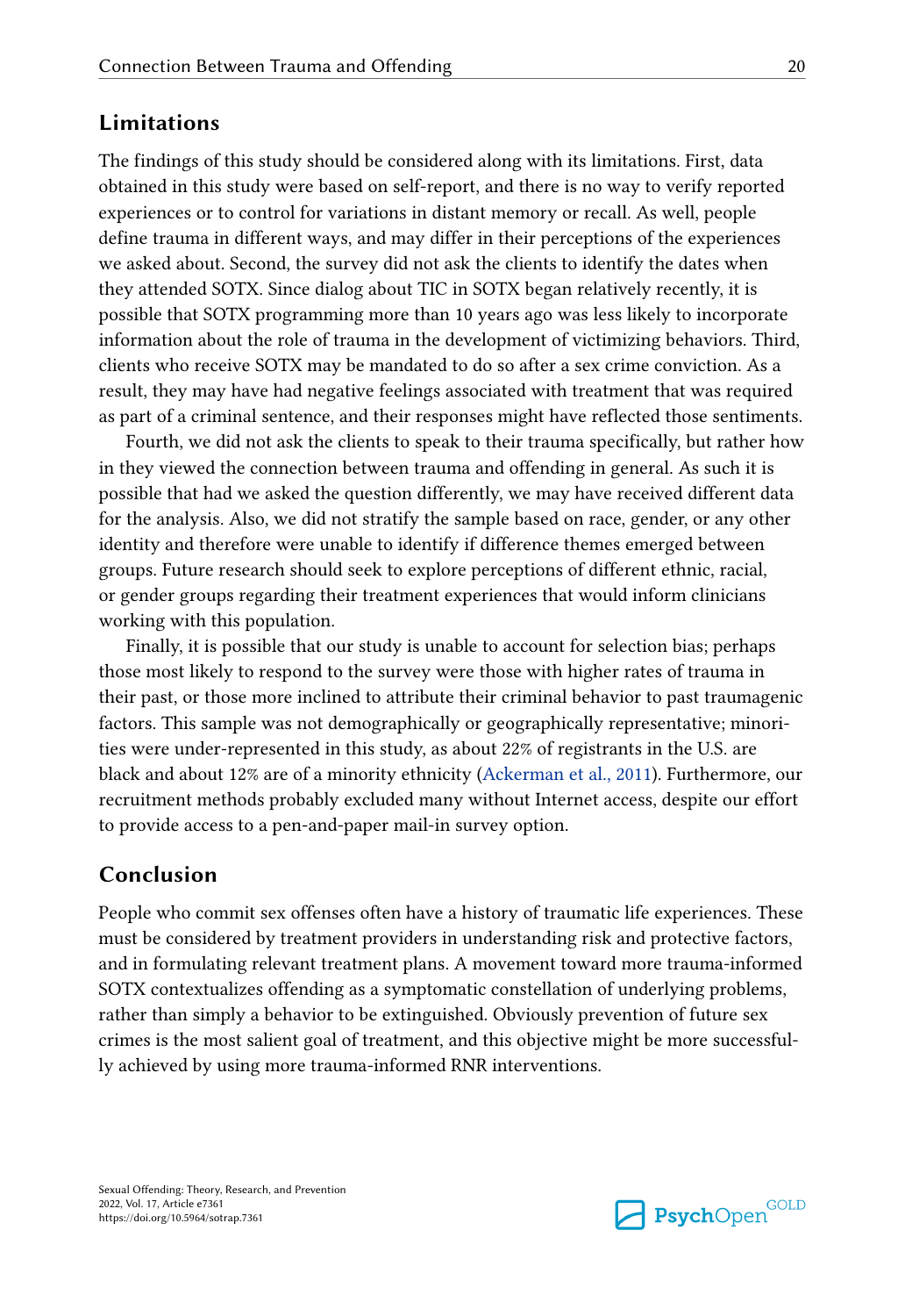<span id="page-20-0"></span>**Funding:** RALIANCE Fund through the National Sexual Violence Resource Center

**Acknowledgments:** We would like to thank all of the individuals who took the time to participate in this study and our colleagues who helped share the information about the study to others.

**Competing Interests:** The authors have declared that no competing interests exist.

**Data Availability:** The data is available upon request from the lead author.

# **References**

- Abbiati, M., Mezzo, B., Waeny-Desponds, J., Minervini, J., Mormont, C., & Gravier, B. (2014). Victimization in childhood of male sex offenders: Relationship between violence experienced and subsequent offenses through discourse analysis. *Victims & Offenders, 9*(2), 234–254. <https://doi.org/10.1080/15564886.2014.881763>
- Ackerman, A. R., Harris, A. J., Levenson, J. S., & Zgoba, K. (2011). Who are the people in your neighborhood? A descriptive analysis of individuals on public sex offender registries. *International Journal of Law and Psychiatry, 34*(3), 149–159. <https://doi.org/10.1016/j.ijlp.2011.04.001>
- Andrews, D. A., & Bonta, J. (2010a). *The psychology of criminal conduct*. Routledge.
- Andrews, D. A., & Bonta, J. (2010b). Rehabilitating criminal justice policy and practice. *Psychology, Public Policy, and Law, 16*(1), 39–55. <https://doi.org/10.1037/a0018362>
- Ardino, V. (2012). Offending behaviour: The role of trauma and PTSD. *European Journal of Psychotraumatology, 3*(1), Article 18968.<https://doi.org/10.3402/ejpt.v3i0.18968>
- Bates-Maves, J., & O'Sullivan, D. (2017). Trauma-informed risk assessment in correctional settings. *International Journal of Criminology and Sociology, 6*, 93–102. <https://doi.org/10.6000/1929-4409.2017.06.10>
- Bath, H., & Seita, J. (2018). *The three pillars of transforming care: Trauma and resilience in the other 23 hours*. University of Winnipeg Faculty of Education Publishing.
- Blagden, N. J., & Pemberton, S. (2010). The challenge in conducting qualitative research with convicted sex offenders. *Howard Journal of Criminal Justice, 49*(3), 269–281. <https://doi.org/10.1111/j.1468-2311.2010.00615.x>
- Blagden, N. J., Winder, B., & Hames, C. (2016). "They Treat Us Like Human Beings"—Experiencing a therapeutic sex offenders prison: Impact on prisoners and staff and implications for treatment. *International Journal of Offender Therapy and Comparative Criminology, 60*(4), 371– 396. <https://doi.org/10.1177/0306624X14553227>
- Bloom, S. L. (2013). *Creating sanctuary: Toward the evolution of sane societies*. Routledge.
- Cartwright, J., Lawrence, D., & Hartwright, C. (2022). Linking the past and the present: Service users' perspectives of how adverse experiences relate to their admission to forensic mental

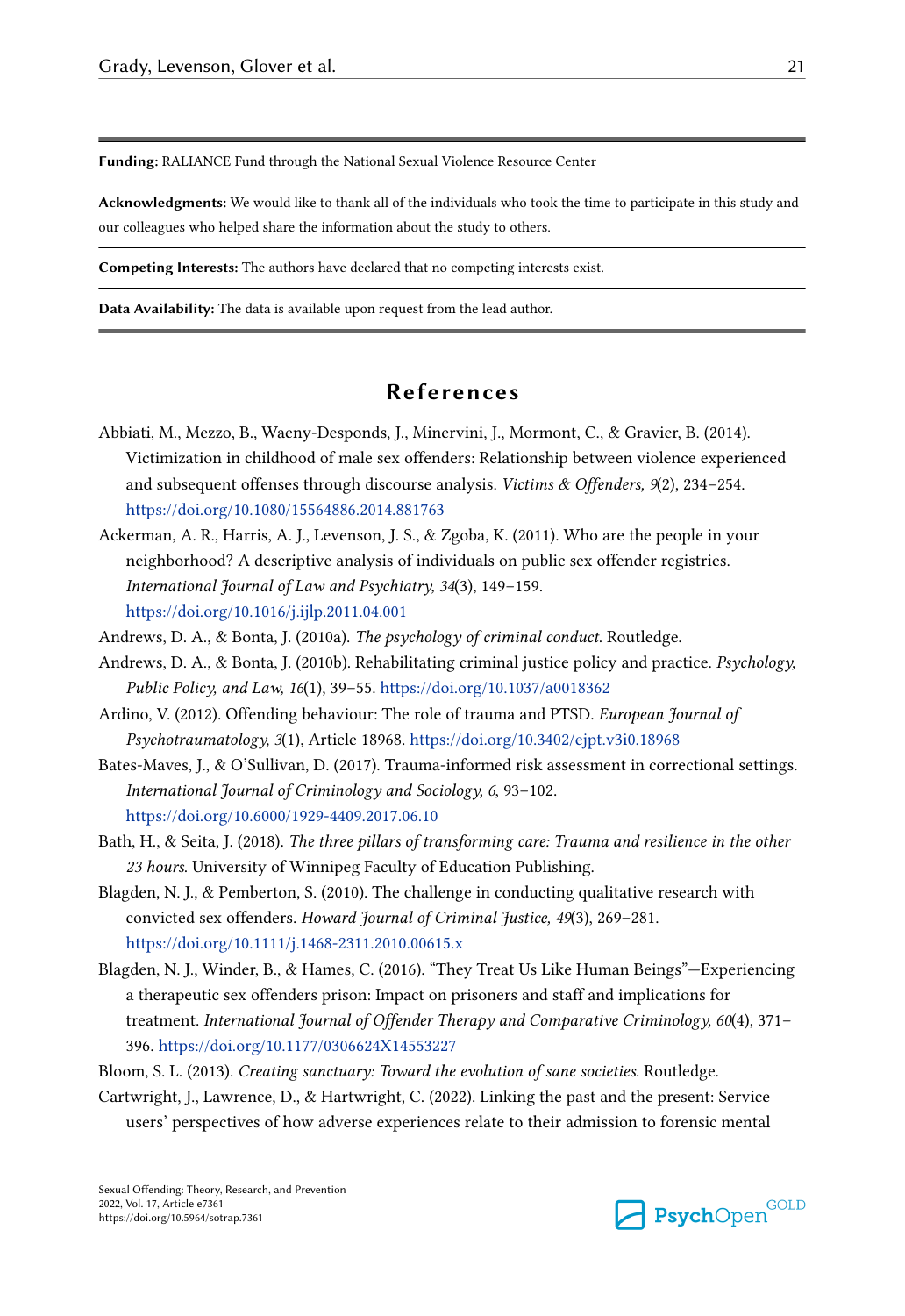<span id="page-21-0"></span>health services. *Journal of Forensic Practice, 24*(1), 63–78. <https://doi.org/10.1108/JFP-05-2021-0029>

- Cheng, J., O'Connell, M. E., & Wormith, J. S. (2019). Bridging neuropsychology and forensic psychology: Executive function overlaps with the central eight risk and need factors. *International Journal of Offender Therapy and Comparative Criminology, 63*(4), 558–573. <https://doi.org/10.1177/0306624X18803818>
- Cooper, E. S., & Holgersen, H. (2016). Treatment experiences of child sexual offenders in Norway: A qualitative study. *Journal of Child Sexual Abuse, 25*(7), 699–718. <https://doi.org/10.1080/10538712.2016.1212958>
- Copes, H., Beaton, B., Ayeni, D., Dabney, D., & Tewksbury, R. (2020). A content analysis of qualitative research published in top criminology and criminal justice journals from 2010 to 2019. *American Journal of Criminal Justice, 45*, 1060–1079. <https://doi.org/10.1007/s12103-020-09540-6>
- Corbin, J. M., & Strauss, A. L. (2015). *Basics of qualitative research: Techniques and procedures for developing grounded theory* (4th ed.). SAGE.
- Cortoni, F., & Gannon, T. (2011). Female sexual offenders. In D. P. Boer, R. Eher, L. A. Craig, M. Miner, & F. Phafflin (Eds.), *International perspectives on the assessment and treatment of sex offenders: Theory, practice, and research* (pp. 35-54). Wiley-Blackwell.
- Courtois, C. A. (2004). Complex trauma, complex reactions: Assessment and treatment. *Psychotherapy, 41*(4), 412–425. <https://doi.org/10.1037/0033-3204.41.4.412>
- Courtois, C. A., & Ford, J. D. (2009). *Treating complex traumatic stress disorders: An evidence-based guide*. Guilford Press.
- Covington, S., & Bloom, B. (2007). Gender responsive treatment and services in correctional settings. *Women & Therapy, 29*(3-4), 9–33. [https://doi.org/10.1300/J015v29n03\\_02](https://doi.org/10.1300/J015v29n03_02)
- Craig, L. A., & Rettenberger, M. (2018). An etiological approach to sexual offender assessment: CAse Formulation Incorporating Risk Assessment (CAFIRA). *Current Psychiatry Reports, 20*(6), Article 43.<https://doi.org/10.1007/s11920-018-0904-0>
- Creeden, K. (2009). How trauma and attachment can impact neurodevelopment: Informing our understanding and treatment of sexual behavior problems. *Journal of Sexual Aggression, 15*(3), 261–273.<https://doi.org/10.1080/13552600903335844>
- Deming, A., & Jennings, J. L. (2020). The absence of evidence-based practices (EBPs) in the treatment of sexual abusers: Recommendations for moving toward the use of a true EBP model. *Sexual Abuse, 32*(6), 679–705. <https://doi.org/10.1177/1079063219843897>
- Dietz, P. M., Spitz, A. M., Anda, R. F., Williamson, D. F., McMahon, P. M., Santelli, J. S., Nordenberg, D. F., Felitti, V. J., & Kendrick, J. S. (1999). Unintended pregnancy among adult women exposed to abuse or household dysfunction during their childhood. *Journal of the American Medical Association, 282*(14), 1359–1364. <https://doi.org/10.1001/jama.282.14.1359>
- Drapeau, M., Korner, A. C., Granger, L., & Brunet, L. (2005). What sex abusers say about their treatment: Results from a qualitative study on pedophiles in treatment at a Canadian

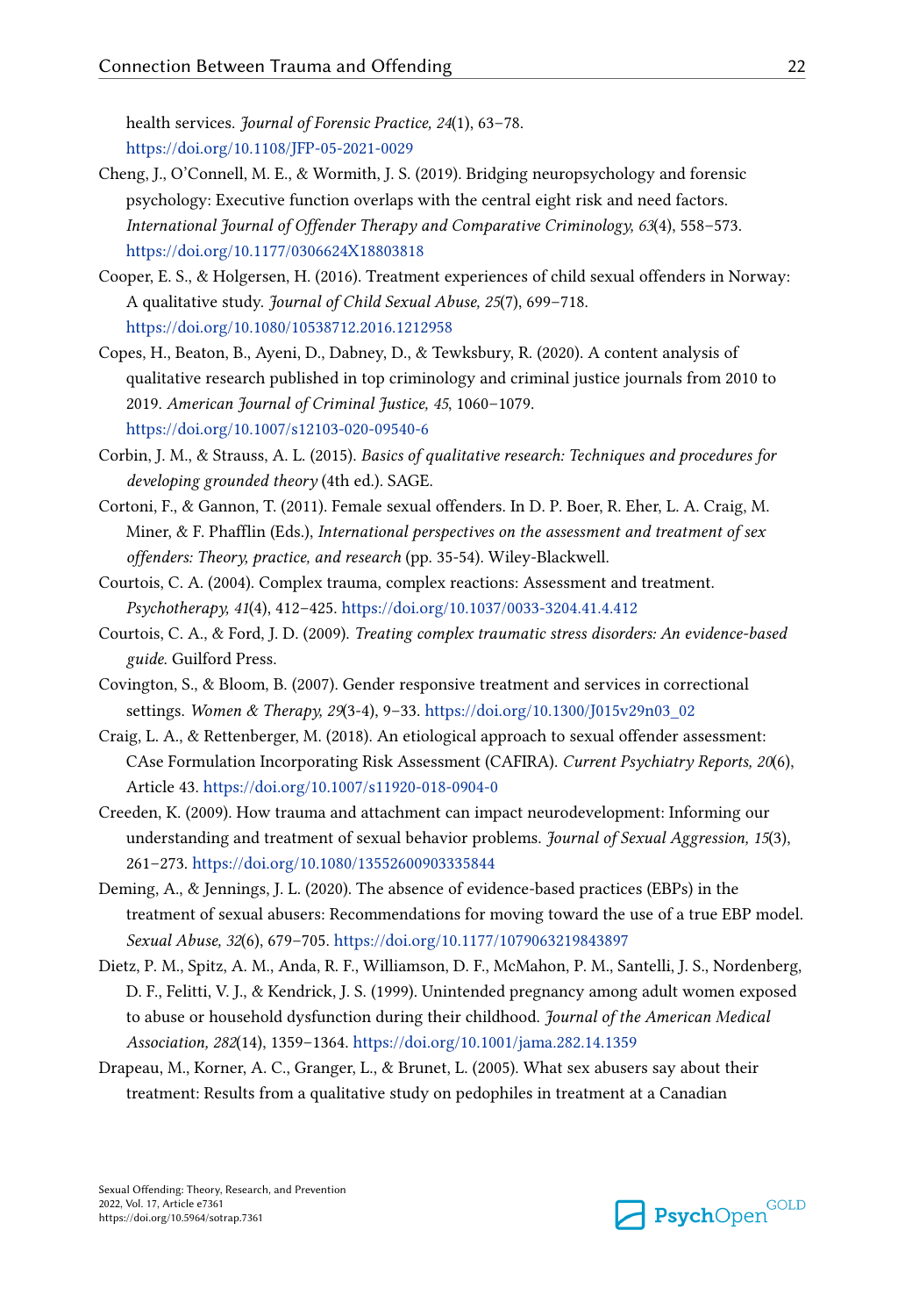<span id="page-22-0"></span>penitentiary clinic. *Journal of Child Sexual Abuse, 14*(1), 91–115. [https://doi.org/10.1300/J070v14n01\\_06](https://doi.org/10.1300/J070v14n01_06)

- Drury, A., Heinrichs, T., Elbert, M., Tahja, K., DeLisi, M., & Caropreso, D. (2017). Adverse childhood experiences, paraphilias, and serious criminal violence among federal sex offenders. *Journal of Criminal Psychology, 7*(2), 105–119. <https://doi.org/10.1108/JCP-11-2016-0039>
- Easton, S. D., Coohey, C., Rhodes, A. M., & Moorthy, M. V. (2013). Posttraumatic growth among men with histories of child sexual abuse. *Child Maltreatment, 18*(4), 211–220. <https://doi.org/10.1177/1077559513503037>
- Felitti, V. J., Anda, R. F., Nordenberg, D., Williamson, D. F., Spitz, A. M., Edwards, V., Koss, M. P., & Marks, J. S. (1998). Relationship of childhood abuse and household dysfunction to many of the leading causes of death in adults: The adverse childhood experiences (ACE) study. *American Journal of Preventive Medicine, 14*(4), 245–258. [https://doi.org/10.1016/S0749-3797\(98\)00017-8](https://doi.org/10.1016/S0749-3797(98)00017-8)
- Finkelhor, D., & Kendall-Tackett, K. (1997). A developmental perspective on the childhood impact of crime, abuse, and violent victimization. In D. Cicchetti & S. Toth (Eds.), *Developmental perspectives on trauma: Theory, research, and intervention* (pp. 1-32). University of Rochester Press.
- Ford, J. D., Fraleigh, L. A., Albert, D. B., & Connor, D. F. (2010). Child abuse and autonomic nervous system hyporesponsivity among psychiatrically impaired children. *Child Abuse & Neglect, 34*(7), 507–515.<https://doi.org/10.1016/j.chiabu.2009.11.005>
- Gannon, T. A., & Ward, T. (2014). Where has all the psychology gone? A critical review of evidence-based psychological practice in correctional settings. *Aggression and Violent Behavior, 19*(4), 435–446.<https://doi.org/10.1016/j.avb.2014.06.006>
- Ginwright, S. (2018). *The future of healing: Shifting from trauma informed care to healing centered engagement* (Occasional Paper, #25). Kinship Carers Victoria / Grandparents Victoria. [http://kinshipcarersvictoria.org/wp-content/uploads/2018/08/OP-Ginwright-S-2018-Future-of](http://kinshipcarersvictoria.org/wp-content/uploads/2018/08/OP-Ginwright-S-2018-Future-of-healing-care.pdf)[healing-care.pdf](http://kinshipcarersvictoria.org/wp-content/uploads/2018/08/OP-Ginwright-S-2018-Future-of-healing-care.pdf)
- Glaser, B. G. (1965). The constant comparative method of qualitative analysis. *Social Problems, 12*(4), 436–445.<https://doi.org/10.2307/798843>
- Grady, M. D., & Brodersen, M. (2008). In their voices: Perspectives of incarcerated sex offenders on their treatment experiences. *Sexual Addiction & Compulsivity, 15*(4), 320–345. <https://doi.org/10.1080/10720160802516310>
- Grady, M. D., Levenson, J. S., & Bolder, T. (2017). Linking adverse childhood effects and attachment: A theory of etiology for sexual offending. *Trauma, Violence & Abuse, 18*(4), 433–444. <https://doi.org/10.1177/1524838015627147>
- Grady, M. D., Levenson, J. S., Glover, J., & Kavanagh, S. (2021). Is sex-offending treatment traumainformed? Exploring perspectives of clinicians and clients. *Journal of Sexual Aggression*. Advance online publication.<https://doi.org/10.1080/13552600.2021.1942572>
- Grady, M. D., Yoder, J., & Brown, A. (2021). Childhood maltreatment experiences, attachment, sexual offending: Testing a theory. *Journal of Interpersonal Violence, 36*(11-12), NP6183–NP6217. <https://doi.org/10.1177/0886260518814262>

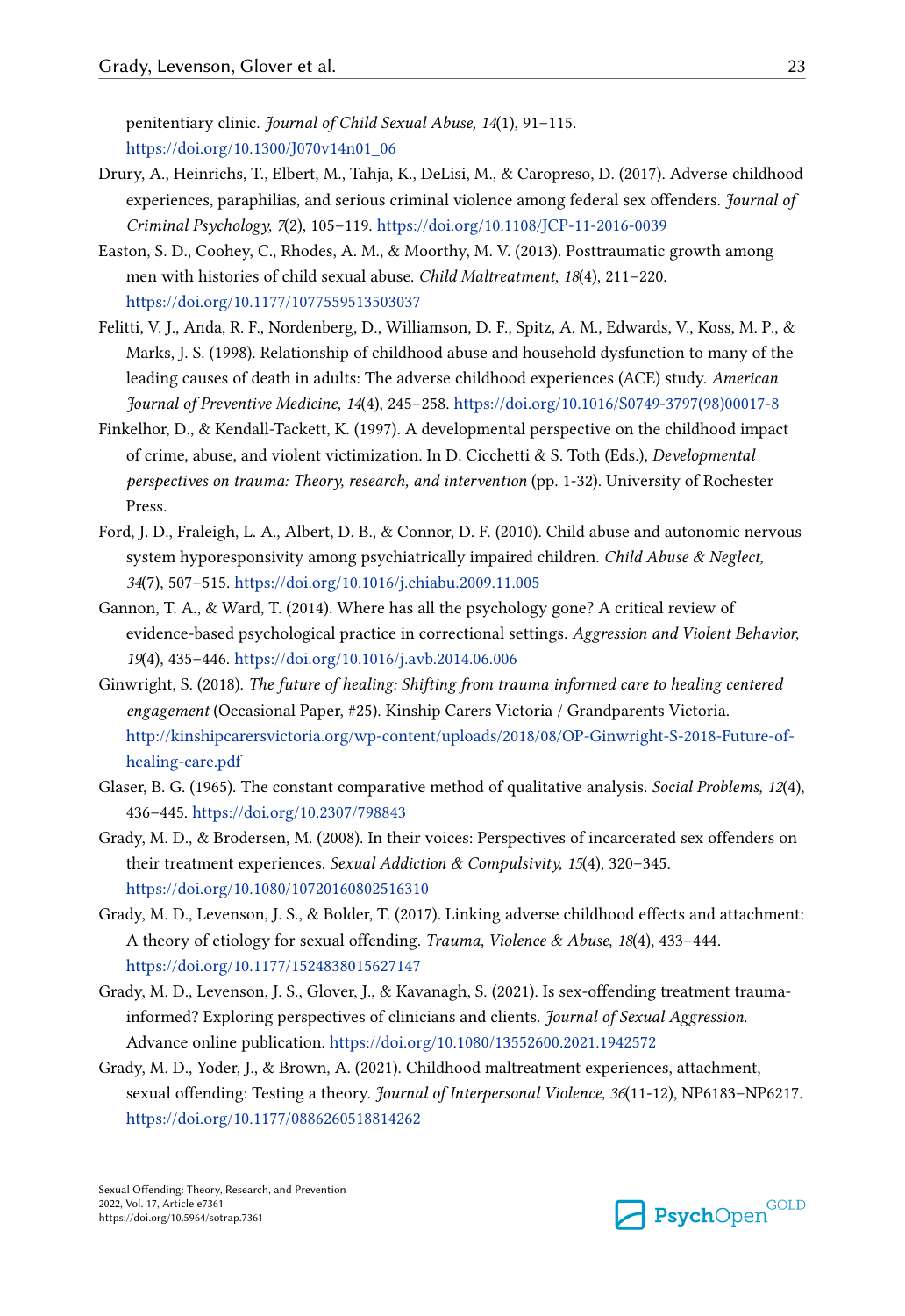<span id="page-23-0"></span>Hanson, R. K., & Harris, A. J. R. (1998). *Dynamic predictors of sexual recidivism*. Ottawa.

- Harris, A. J., & Socia, K. M. (2016). What's in a name? Evaluating the effects of the "sex offender" label on public opinions and beliefs. *Sexual Abuse, 28*(7), 660–678. <https://doi.org/10.1177/1079063214564391>
- Harris, D. A., & Levenson, J. S. (2021). Life on "the list" is a life lived in fear: Post-conviction traumatic stress in men convicted of sexual offenses. *International Journal of Offender Therapy and Comparative Criminology, 65*(6-7), 763–789. <https://doi.org/10.1177/0306624X20952397>
- Hillis, S. D., Anda, R. F., Felitti, V. J., Nordenberg, D., & Marchbanks, P. A. (2000). Adverse childhood experiences and sexually transmitted diseases in men and women: A retrospective study. *Pediatrics, 106*(1), Article e11. <https://doi.org/10.1542/peds.106.1.e11>
- Holley, S. R., Ewing, S. T., Stiver, J. T., & Bloch, L. (2017). The relationship between emotion regulation, executive functioning, and aggressive behaviors. *Journal of Interpersonal Violence, 32*(11), 1692–1707. <https://doi.org/10.1177/0886260515592619>
- Jäggi, L. J., Mezuk, B., Watkins, D. C., & Jackson, J. S. (2016). The relationship between trauma, arrest, and incarceration history among Black Americans: Findings from the National Survey of American Life. *Society and Mental Health, 6*(3), 187–206. <https://doi.org/10.1177/2156869316641730>
- Jung, S. (2017). *RNR principles in practice in the management and treatment of sexual abusers*. Safer Society Press.
- Kolb, S. M. (2012). Grounded theory and the constant comparative method: Valid research strategies for educators. *Journal of Emerging Trends in Educational Research and Policy Studies, 3*(1), 83–86.
- Lambie, I., & Reil, J. (2021). I was like a kid full of revenge: Self-reported reasons for sexual offending by men who were sexually abused as children. *Journal of Sexual Aggression, 27*(3), 373–386.<https://doi.org/10.1080/13552600.2020.1820088>
- Larkin, H., Felitti, V. J., & Anda, R. F. (2014). Social work and adverse childhood experiences research: Implications for practice and health policy. *Social Work in Public Health, 29*(1), 1–16. <https://doi.org/10.1080/19371918.2011.619433>
- Levenson, J. S. (2020). Translating trauma-informed principles into social work practice. *Social Work, 65*(3), 288–298. <https://doi.org/10.1093/sw/swaa020>
- Levenson, J. S., Baglivio, M. T., Wolff, K. T., Epps, N., Royall, W., Gomez, K. C., & Kaplan, D. (2017). You learn what you live: Prevalence of childhood adversity in the lives of juveniles arrested for sexual offenses. *Advances in Social Work, 18*(1), 313–334.<https://doi.org/10.18060/21204>
- Levenson, J. S., & Grady, M. D. (2016). The influence of childhood trauma on sexual violence and sexual deviance in adulthood. *Traumatology, 22*(2), 94–103.<https://doi.org/10.1037/trm0000067>
- Levenson, J. S., Macgowan, M. J., Morin, J. W., & Cotter, L. P. (2009). Perceptions of sex offenders about treatment: Satisfaction and engagement in group therapy. *Sexual Abuse, 21*(1), 35–56. <https://doi.org/10.1177/1079063208326072>

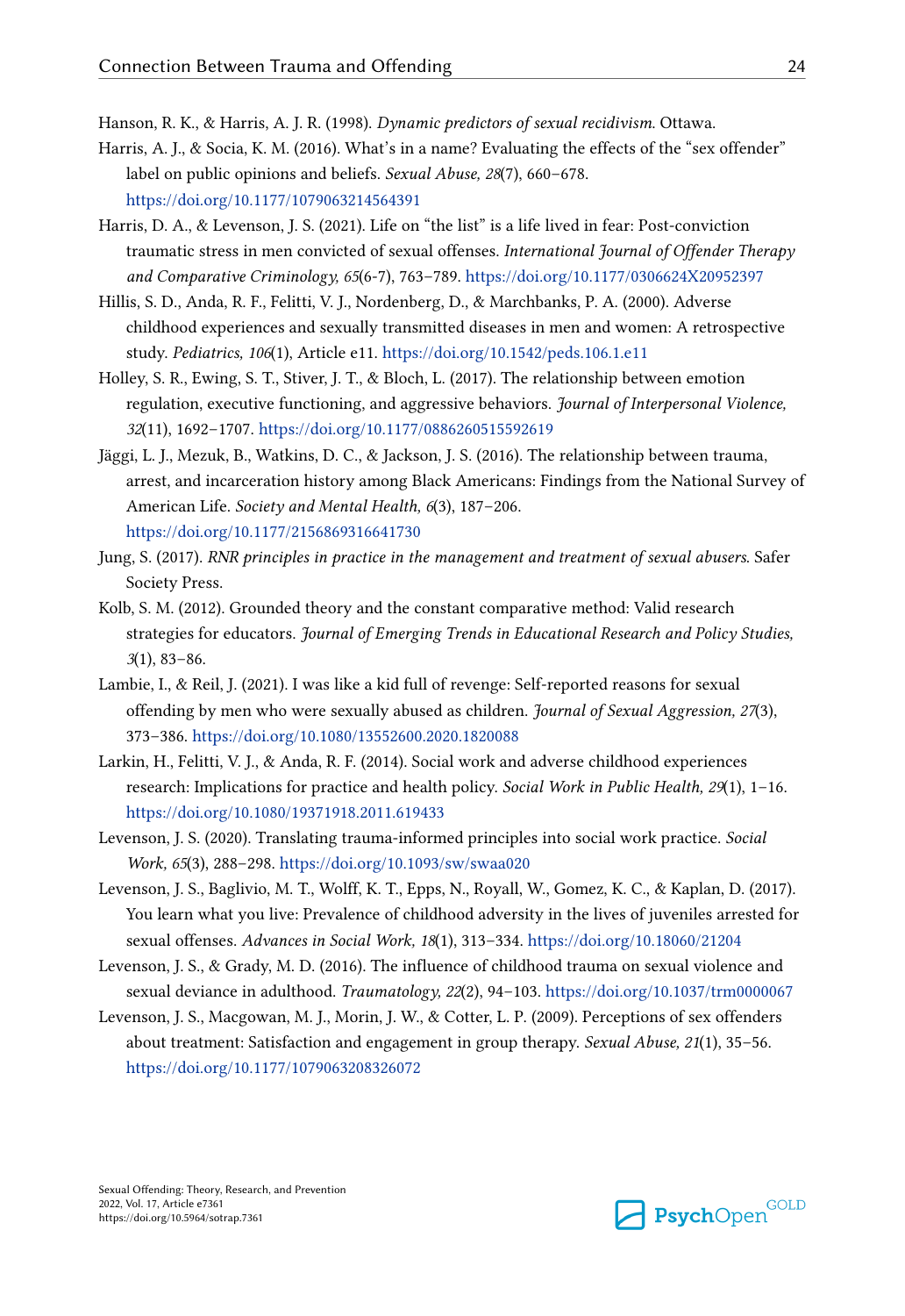- <span id="page-24-0"></span>Levenson, J. S., & Socia, K. M. (2016). Adverse childhood experiences and arrest patterns in a sample of sexual offenders. *Journal of Interpersonal Violence, 31*(10), 1883–1911. <https://doi.org/10.1177/0886260515570751>
- Levenson, J. S., Willis, G. M., & Prescott, D. S. (2015). Adverse childhood experiences in the lives of female sex offenders. *Sexual Abuse, 27*(3), 258–283.<https://doi.org/10.1177/1079063214544332>
- Levenson, J. S., Willis, G. M., & Prescott, D. S. (2016). Adverse childhood experiences in the lives of male sex offenders: Implications for trauma-informed care. *Sexual Abuse, 28*(4), 340–359. <https://doi.org/10.1177/1079063214535819>
- Levenson, J. S., Willis, G. M., & Prescott, D. (2017). *Trauma-informed care: Transforming treatment for people who sexually abuse*. Safer Society Press.
- Marotta, P. (2021). Assessing the Victimization-Offending hypothesis of sexual and non-sexual violence in a nationally representative sample of incarcerated men in the United States: Implications for trauma-informed practice in correctional settings. *Journal of Interpersonal Violence*. Advance online publication.<https://doi.org/10.1177/08862605211050115>
- Martin, M. S., Eljdupovic, G., McKenzie, K., & Colman, I. (2015). Risk of violence by inmates with childhood trauma and mental health needs. *Law and Human Behavior, 39*(6), 614–623. <https://doi.org/10.1037/lhb0000149>
- Masten, A. S., & Cicchetti, D. (2010). Developmental cascades. *Development and Psychopathology, 22*(3), 491–495.<https://doi.org/10.1017/S0954579410000222>
- McGrath, R. J., Cumming, G. F., Burchard, B. L., Zeoli, S., & Ellerby, L. (2010). *Current practices and emerging trends in sexual abuser management: The Safer Society 2009 North American Survey*. Safer Society Press.
- Najavits, L. M., Schmitz, M., Johnson, K. M., Smith, C., North, T., Hamilton, N., Walser, R., Reeder, K., Norman, S., & Wilkins, K. (2009). Seeking Safety therapy for men: Clinical and research experiences. In L. J. Katlin (Ed.), *Men and addictions* (pp. 37-58). Nova Science.
- Naramore, R., Bright, M. A., Epps, N., & Hardt, N. S. (2017). Youth arrested for trading sex have the highest rates of childhood adversity: A statewide study of juvenile offenders. *Sexual Abuse, 29*(4), 396–410.<https://doi.org/10.1177/1079063215603064>
- Nixon, S. (2020). 'Giving back and getting on with my life': Peer mentoring, desistance and recovery of ex-offenders. *Probation Journal, 67*(1), 47–64. <https://doi.org/10.1177/0264550519900249>
- Olson, J. D., McAllister, C., Grinnell, L. D., Gehrke Walters, K., & Appunn, F. (2016). Applying constant comparative method with multiple investigators and inter-coder reliability. *Qualitative Report, 21*(1), 26–42.<https://doi.org/10.46743/2160-3715/2016.2447>
- Olver, M. E., Marshall, L. E., Marshall, W. L., & Nicholaichuk, T. P. (2020). A long-term outcome assessment of the effects on subsequent reoffense rates of a prison-based CBT/RNR sex offender treatment program with strength-based elements. *Sexual Abuse, 32*(2), 127–153. <https://doi.org/10.1177/1079063218807486>

Padgett, D. K. (2008). *Qualitative methods in social work research* (2nd ed.). SAGE.

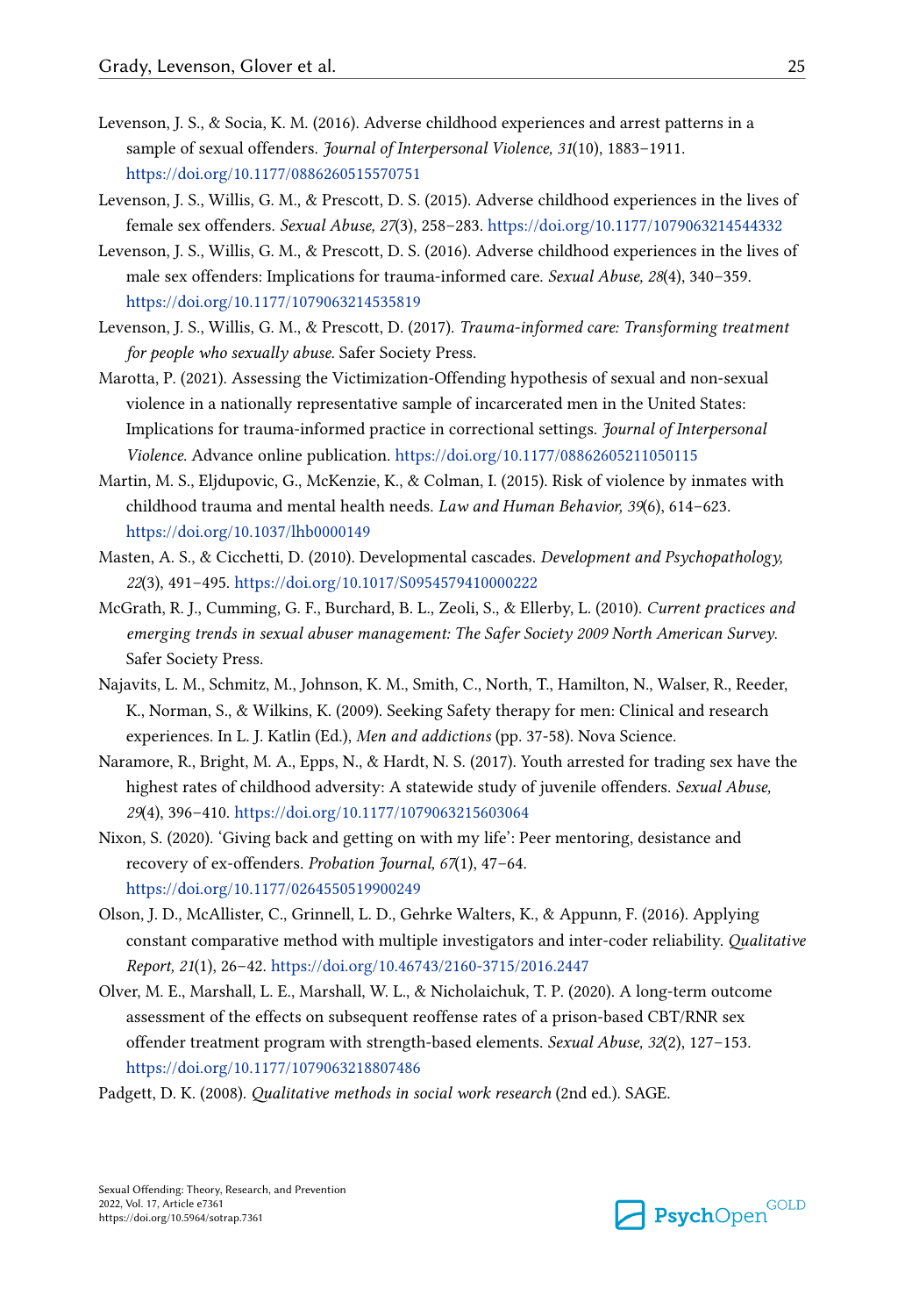- <span id="page-25-0"></span>Pettus-Davis, C., & Epperson, M. W. (2015). *From mass incarceration to smart decarceration* (Grand Challenges for Social Work Initiative Working Paper No. 4). <https://grandchallengesforsocialwork.org/wp-content/uploads/2015/12/WP4-with-cover.pdf>
- Pettus-Davis, C., Renn, T., Lacasse, J. R., & Motley, R. (2019). Proposing a population-specific intervention approach to treat trauma among men during and after incarceration. *Psychology of Men & Masculinity, 20*(3), 379–393. <https://doi.org/10.1037/men0000171>
- Reavis, J. A., Looman, J., Franco, K. A., & Rojas, B. (2013). Adverse childhood experiences and adult criminality: How long must we live before we possess our own lives? *The Permanente Journal, 17*(2), 44–48. <https://doi.org/10.7812/TPP/12-072>
- Sachs, N. M., & Miller, J. (2018). Beyond responsivity: Client service engagement in a reentry demonstration program. *International Journal of Offender Therapy and Comparative Criminology, 62*(13), 4295–4313.<https://doi.org/10.1177/0306624X18763762>
- Sawyer, S., & Jennings, J. L. (2016). *Group therapy with sexual abusers: Engaging the full potential of the group experience.* Safer Society Press.
- Schore, A. N. (2003). *Affect dysregulation and disorders of the self* (Norton Series on Interpersonal Neurobiology). W. W. Norton & Company.
- Seto, M. C. (2019). The motivation-facilitation model of sexual offending. *Sexual Abuse, 31*(1), 3–24. <https://doi.org/10.1177/1079063217720919>
- Sotero, M. (2006). A conceptual model of historical trauma: Implications for public health practice and research. *Journal of Health Disparities Research and Practice, 1*(1), 93–108.
- Steinkopf, H. (2021). *Being the instrument of change: Staff experiences in developing trauma-informed practice in a Norwegian child welfare residential care unit* [Doctoral thesis, University of Bergen]. Bergen Open Research Archive. <https://hdl.handle.net/11250/2831004>
- Stensrud, R. H., Gilbride, D. D., & Bruinekool, R. M. (2019). The childhood to prison pipeline: Early childhood trauma as reported by a prison population. *Rehabilitation Counseling Bulletin, 62*(4), 195–208.<https://doi.org/10.1177/0034355218774844>
- Stinson, J. D., Becker, J. V., & Sales, B. D. (2008). Self-regulation and the etiology of sexual deviance: Evaluating causal theory. *Violence and Victims, 23*(1), 35–51. <https://doi.org/10.1891/0886-6708.23.1.35>
- Stinson, J. D., & Clark, M. D. (2017). *Motivational interviewing with offenders: Engagement, rehabilitation, and reentry*. Guilford Publications.
- Sturgess, D., Woodhams, J., & Tonkin, M. (2016). Treatment engagement from the perspective of the offender: Reasons for noncompletion and completion of treatment—A systematic review. *International Journal of Offender Therapy and Comparative Criminology, 60*(16), 1873–1896. <https://doi.org/10.1177/0306624X15586038>
- St. Vil, N. M., St. Vil, C., & Fairfax, C. N. (2019). Posttraumatic Slave Syndrome, the patriarchal nuclear family structure, and African American male–female relationships. *Social Work, 64*(2), 139–146.<https://doi.org/10.1093/sw/swz002>
- Substance Abuse and Mental Health Services Administration. (2014a). *SAMHSA's concept of trauma and guidance for a trauma-informed approach*. Rockville, MD, USA: Substance Abuse and

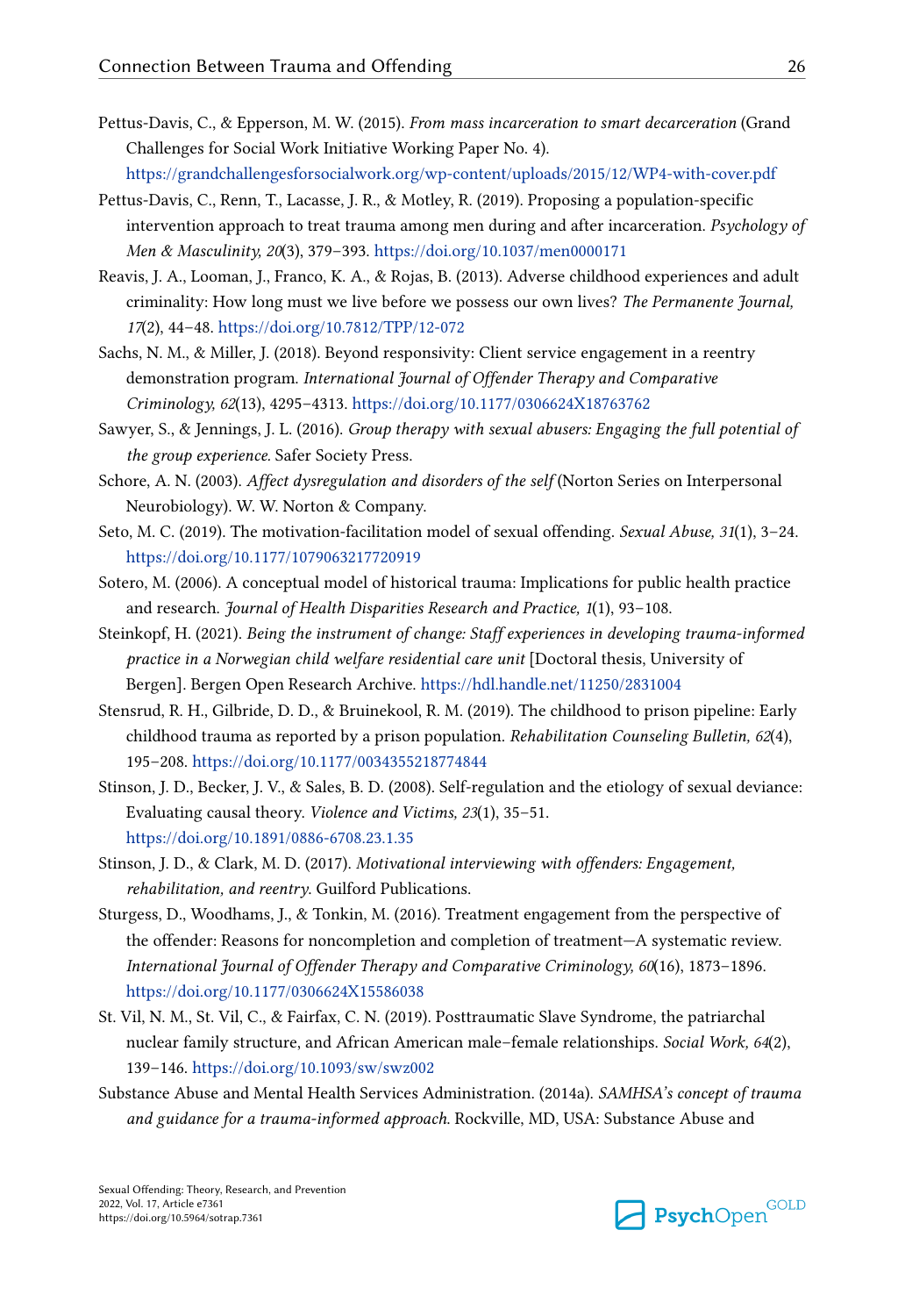<span id="page-26-0"></span>Mental Health Services Administration.

<http://www.traumainformedcareproject.org/resources/SAMHSA%20TIC.pdf>

Substance Abuse and Mental Health Services Administration. (2014b). *TIP 57: Trauma-informed care in behavioral health services*. Rockville, MD, USA: Substance Abuse and Mental Health Services Administration.

[https://store.samhsa.gov/product/TIP-57-Trauma-Informed-Care-in-Behavioral-Health-](https://store.samhsa.gov/product/TIP-57-Trauma-Informed-Care-in-Behavioral-Health-Services/SMA14-4816)[Services/SMA14-4816](https://store.samhsa.gov/product/TIP-57-Trauma-Informed-Care-in-Behavioral-Health-Services/SMA14-4816)

- Sullivan, C. M., & Goodman, L. (2015). *A guide for using the Trauma Informed Practices (TIP) Scales.*  <https://www.dvevidenceproject.org/evaluation-tools>
- Sullivan, J., & Sheehan, V. (2016). What motivates sexual abusers of children? A qualitative examination of the spiral of sexual abuse. *Aggression and Violent Behavior, 30*, 76–87. <https://doi.org/10.1016/j.avb.2016.06.015>
- Tedeschi, R. G., Calhoun, L. G., & Groleau, J. M. (2015). Clinical applications of posttraumatic growth. In S. Joseph (Ed.), *Positive psychology in practice: Promoting human flourishing in work, health, education, and everyday life* (2nd ed., pp. 503-518). Wiley. <https://doi.org/10.1002/9781118996874.ch30>
- Topitzes, J., Mersky, J. P., & Reynolds, A. J. (2011). Child maltreatment and offending behavior: Gender-specific effects and pathways. *Criminal Justice and Behavior, 38*(5), 492–510. <https://doi.org/10.1177/0093854811398578>
- Tripodi, S. J., & Pettus-Davis, C. (2013). Histories of childhood victimization and subsequent mental health problems, substance use, and sexual victimization for a sample of incarcerated women in the US. *International Journal of Law and Psychiatry, 36*(1), 30–40. <https://doi.org/10.1016/j.ijlp.2012.11.005>
- van der Kolk, B. A. (2005). Developmental trauma disorder: Toward a rational diagnosis for children with complex trauma histories. *Psychiatric Annals, 35*(5), 401–408. <https://doi.org/10.3928/00485713-20050501-06>
- van der Kolk, B. A. (2006). Clinical implications of neuroscience research in PTSD. *Annals of the New York Academy of Sciences, 1071*(1), 277–293. <https://doi.org/10.1196/annals.1364.022>
- Waldram, J. B. (2007). Everybody has a story: Listening to imprisoned sexual offenders. *Qualitative Health Research, 17*(7), 963–970. <https://doi.org/10.1177/1049732307306014>
- Ward, T., & Fortune, C. (2016). The role of dynamic risk factors in the explanation of offending. *Aggression and Violent Behavior, 29*, 79–88. <https://doi.org/10.1016/j.avb.2016.06.007>
- Wijkman, M., Bijleveld, C., & Hendriks, J. (2010). Women don't do such things! Characteristics of female sex offenders and offender types. *Sexual Abuse, 22*(2), 135–156. <https://doi.org/10.1177/1079063210363826>
- Willis, G. M., Yates, P. M., Gannon, T. A., & Ward, T. (2013). How to integrate the Good Lives Model into treatment programs for sexual offending: An introduction and overview. *Sexual Abuse, 25*(2), 123–142.<https://doi.org/10.1177/1079063212452618>